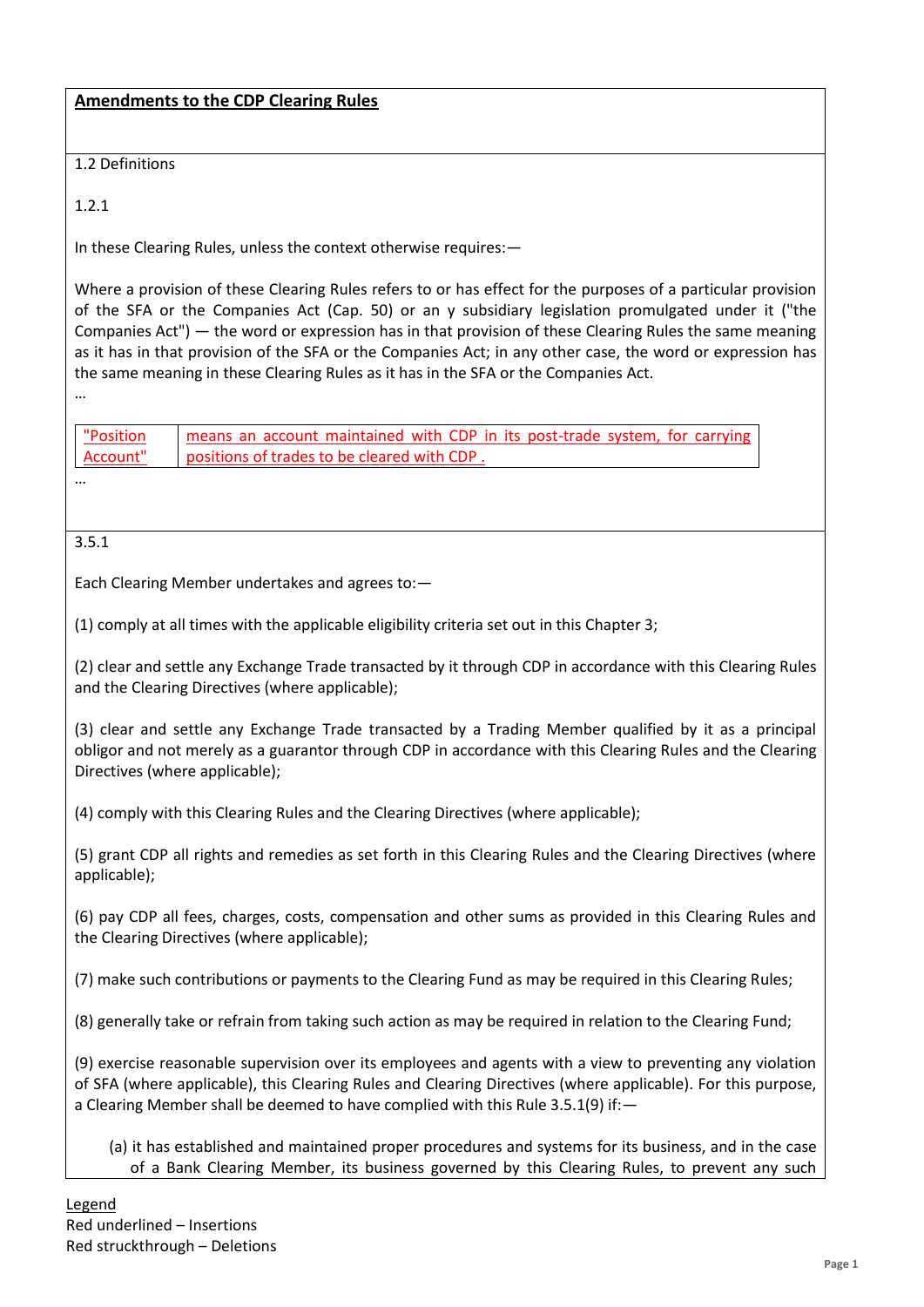violations by its directors, officers, employees and agents;

- (b) it has in place sufficient resources and established and maintained adequate internal control and risk management systems for its business, and in the case of a Bank Clearing Member, its business governed by this Clearing Rules; and
- (c) the Clearing Member's employees or agents, have reasonably discharged their duties and obligations in enforcing the procedures and systems for its business, and in the case of a Bank Clearing Member, its business governed by this Clearing Rules;

(10) comply with the clearing limits as CDP may prescribe from time to time;

(11) maintain bank accounts in the currencies that may incur settlement and with banks acceptable to CDP; and

(12) ensure that its Memorandum and Articles of Association or its constitution shall at all times conform to this Clearing Rules and the Clearing Directives (where applicable) so as to enable it to observe and perform fully the covenants, terms, stipulations, conditions and other provisions of this Clearing Rules and the Clearing Directives (where applicable): and

(13) take such steps, including without limitation procedural steps (whether of a technical or nontechnical nature or otherwise), as CDP may require to ensure the orderly clearing and settlement of Exchange Trades qualified by the Clearing Member.

5.6.3

In Rule 5.6.1, "exposure to a single customer" means:—

(1) in the case of securities positions carried in a customer's account (other than a margin financing account) carried on the books of the General Clearing Member:—

(a) for purchase contracts that remain unpaid:—

(i) where the securities purchased have not been delivered to the customer, the excess of the contracted price of the securities purchased by the single customer over the aggregate market value of the securities purchased and such other collateral held by the General Clearing Member less any amount due and payable by the General Clearing Member to him; and

(ii) where the securities purchased have been delivered to the customer, the excess of the contracted price of the securities purchased by the single customer over the aggregate market value of all his collateral held by the General Clearing Member less any amount due and payable by the General Clearing Member to him;

(b) for sale contracts for which delivery has not been made, the excess of the amount of the market value of the securities sold by the single customer over the aggregate of the market value of any of his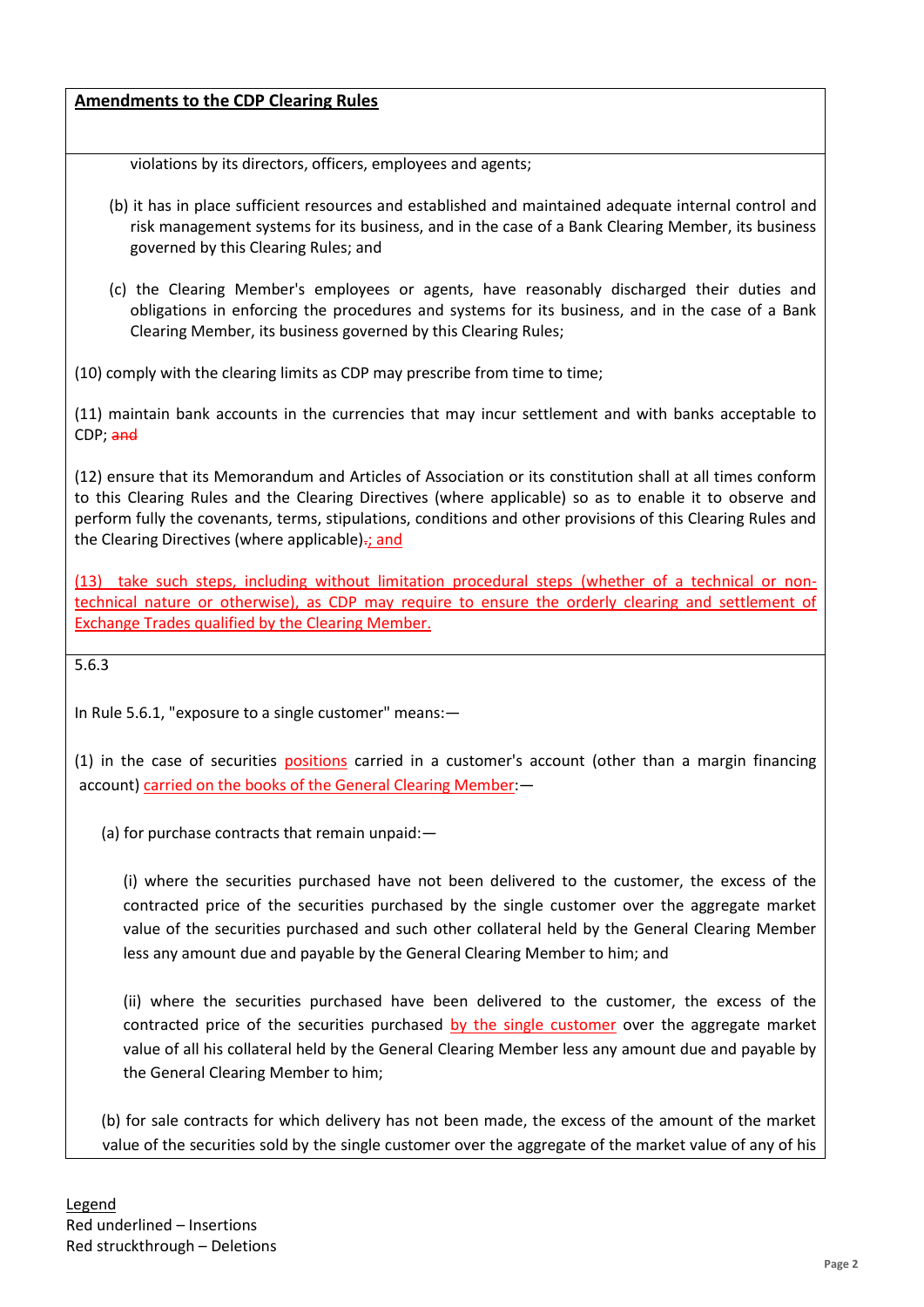collateral held by the General Clearing Member and the contracted sale price less any amount due and payable by the General Clearing Member to him;

(c) where the contracts referred to in Rule 5.6.3(1)(a) or (b) have been offset by a contra transaction on or before the due date, the exposure shall not include those amounts specified in Rule 5.6.3(1)(a) or (b) in respect of such contracts but shall instead include the amount of the contra loss, if any, on the date on which the contra transaction takes effect; and

(d) where the contracts referred to in Rule 5.6.3 (1)(a) or (b) have been offset by a force-sale after the due date or buying-in transaction on or after the due date, the exposure shall not include those amounts specified in Rule 5.6.3(1)(a) or (b) in respect of such contracts but shall instead include the amount of the loss, if any, arising from the force-sale or buying-in transaction, on the date on which the transaction takes effect;

(1A) for the purposes of Rule 5.6.3(1) "securities" includes structured warrants listed on foreign exchanges;

(2) the amount of margin deficiency in the single customer's margin financing account carried on the books of the General Clearing Member as determined in accordance with the margin financing requirements specified by SGX-ST;

(3) the amount of deficiency in relation to margins required in any account carried on the books of the General Clearing Member of the single customer as determined in accordance with the margin requirements prescribed by the relevant exchange, clearing house or such other relevant financial institution;

(4) the excess of the amount owed by the single customer in his options trading account carried on the books of the General Clearing Member over the market value of options held;

(5) the amount of any unsecured interest owed by the single customer;

(6) the amount of any unsecured loan, advance and credit facility granted to the single customer;

(7) where the General Clearing Member has lent securities to the single customer or is acting as guarantor for the return of securities lent to the single customer, the excess of the amount of the market value of the securities lent to the single customer over the amount of the market value of collateral and cash deposited by the single customer; and

(8) where the General Clearing Member has deposited collateral with the single customer in respect of securities lent by the single customer or is acting as guarantor for the return of collateral deposited with the single customer in respect of any securities lent by him, the excess of the amount of the market value of collateral and cash deposited with the single customer over the amount of the market value of securities lent by him.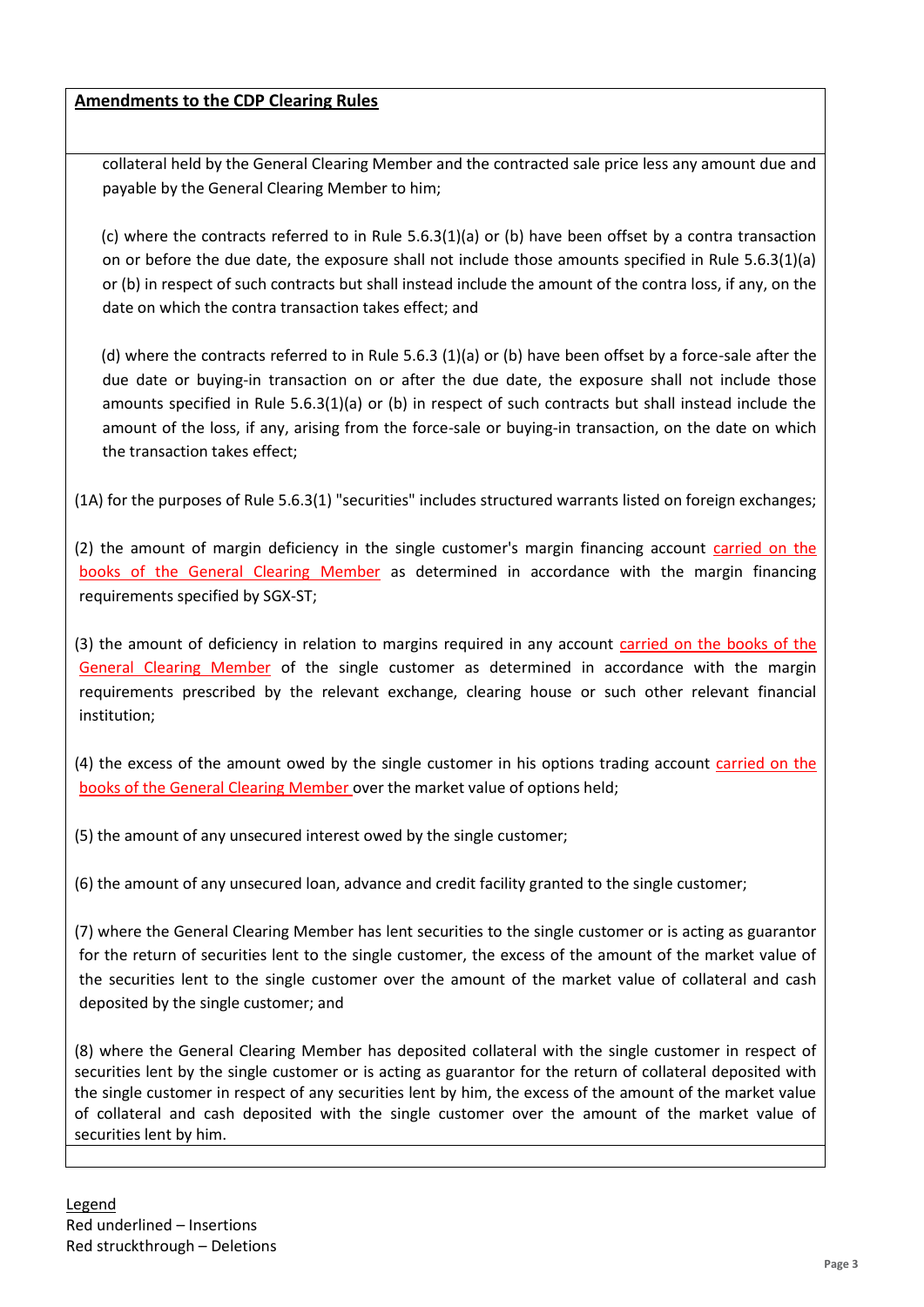## 5.6.4

For the purposes of Rule 5.6.3, a security or futures contract is deemed to be carried in a customer's account (other than a margin financing account) carried on the books of the General Clearing Member on the contract date specified in the contract note in respect of the transaction in that security or futures contract or on the exercise date specified in the exercise notice in respect of an option in that security which has been exercised.

5.7.4

For the purpose of Rule 5.7.1, "exposure to a single security" means:—

(1) the amount of the single security underwritten or sub-underwritten by or placed with the General Clearing Member, after deducting the amount which the General Clearing Member has sub-underwritten or placed with:—

(a) a bank licensed under the Banking Act (Chapter 19);

(b) a merchant bank approved as a financial institution under the Monetary Authority of Singapore Act (Chapter 186);

(c) a finance company licensed under the Finance Companies Act (Chapter 108);

(d) a company or society registered under the Insurance Act (Chapter 142) to carry on insurance business as an insurer;

(e) the holder of a Capital Markets Services Licence under the SFA to deal in securities, or trade in futures contracts or for fund management;

(f) a financial institution outside Singapore which is licensed or regulated by a financial services regulatory authority in the country in which it is domiciled, and has a long-term credit rating of investment grade; and

(g) any other person, provided that:—

(i) full payment has been received by the General Clearing Member for the sub-underwritten, placed, sold or allotted amount; or

(ii) the sub-underwritten, placed, sold or allotted amount can be offset against collateral received by the General Clearing Member under a netting agreement.

(2) the book value of the single security carried long or the market value of the single security carried short in the General Clearing Member's own account carried on its books;

(3) for outstanding options in the single security carried in the General Clearing Member's own options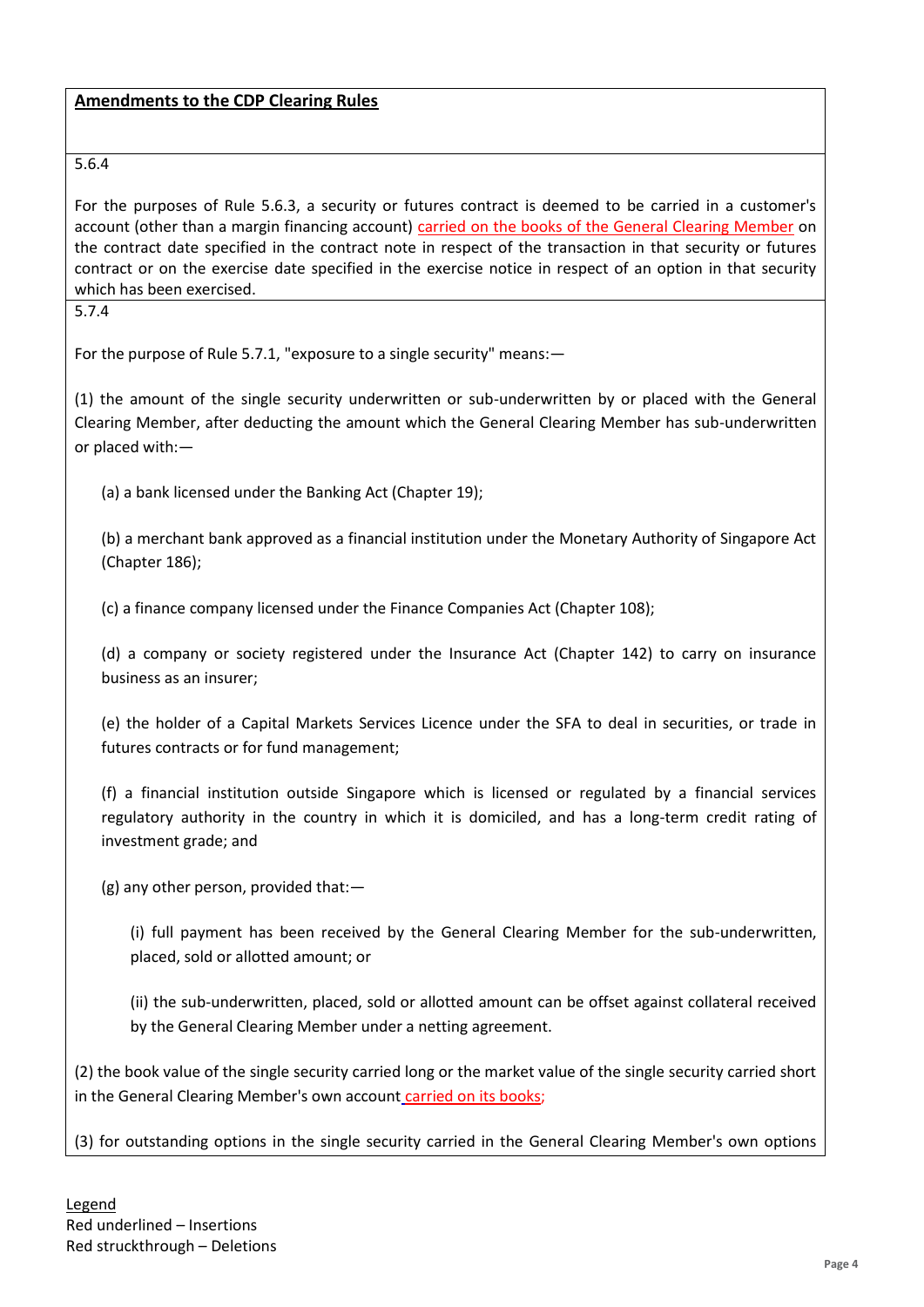trading account carried on its books:—

(a) the book value of options bought for the account;

(b) the excess of the market value of the underlying security over the exercise price of uncovered call options-written for the account; and

(c) the excess of the exercise price of put options written for the account over the market value of the underlying security;

(4) in relation to the single security carried in a customer's cash accounts carried on the books of the General Clearing Member, the contract value of the single security to the extent that such amounts have not been paid for, or the market value of the single security to the extent that such securities have not been delivered, whichever is the higher;

(5) for outstanding options-in the single security carried in the customer's options trading accounts carried on the books of the General Clearing Member:—

(a) the contract value of the options bought by the customer to the extent that such amounts have not been paid for;

(b) the excess of the market value of the underlying security over the exercise price of uncovered call options written by the customer; and

(c) the excess of the exercise price of put options written by the customer over the market value of the underlying security;

(6) the net amount of the single security borrowed or lent, as the case may be, by the General Clearing Member;

(7) in relation to a single security bought or carried, or deposited as collateral in the margin financing accounts carried on the books of the General Clearing Member, the margin exposure of the General Clearing Member to the single security as determined in accordance with the margin financing requirements prescribed by SGX-ST;

(8) the amount of interest receivable secured by the single security;

(9) the amount of loans and advances secured by the single security; and

(10) the amount under subscription by the General Clearing Member for its own account carried on its books in relation to a single security which is approved for quotation on SGX-ST or any recognised group A securities exchange but has not, as yet, been so quoted.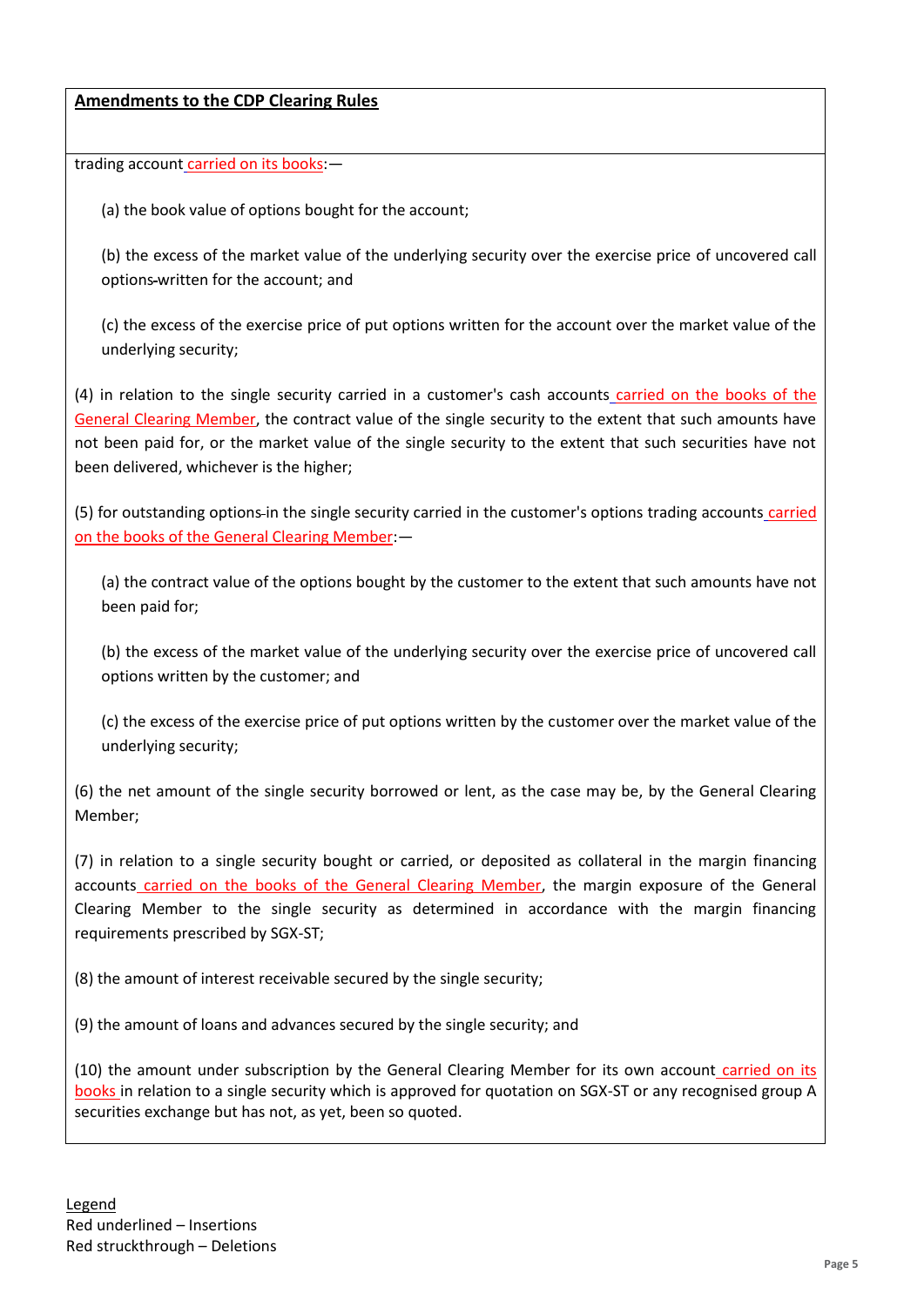# 5.7.5

For the purpose of Rule 5.7.4, a security is deemed to be carried in a customer's cash account or a General Clearing Member's own account (such account being an account carried on the books of the General Clearing Member) on the contract date specified in the contract note in respect of the transaction in that security or on the exercise date specified in the exercise notice in respect of an option in that security which has been exercised.

Rule 5A – Position Accounts

5A.1 Separate Position Accounts and Position Account Designation

5A.1.1 A Clearing Member must maintain separate Position Accounts for each Customer or each group of joint Customers whose account is carried on the books of the Clearing Member.

5A.1.2 Each Position Account must be identified and designated, by the full name of the Customer(s) whose account is carried on the books of the Clearing Member and by a unique account code.

5A.2 Reporting Requirements for Position Account

5A.2.1 Each Clearing Member shall report to CDP such information as CDP may require for each Position Account opened with CDP as soon as practicable, and in any event, no later than such time as may be required for timely and orderly settlement of the first trade cleared by the Clearing Member for the holder of such Position Account into the intended Securities Account.

*Refer to Practice Note 5A.2.1, 5A.2.2.* 

5A.2.2 Each Clearing Member shall report to CDP any change in information previously reported to CDP for any Position Account as soon as practicable.

*Refer to Practice Note 5A.2.1, 5A.2.2.* 

5A.3. Allocation of trades to Position Accounts

5A.3.1 Each Clearing Member shall allocate the position of each trade cleared by the Clearing Member for a Customer to that Customer's Position Account or in accordance with that Customer's instructions, as soon as practicable, and in any event no later than such time as may be required for timely and orderly settlement of such trade into the intended Securities Account.

*Refer to Practice Note 5A.3.1, 5A.3.4*

5A.3.2 A Customer's Position Account must only be used for that Customer's positions. However, a Clearing Member may sub-allocate a position carried in a Customer's Position Account (the "originating Position Account") to another Position Account (the "destination Position Account"), provided that: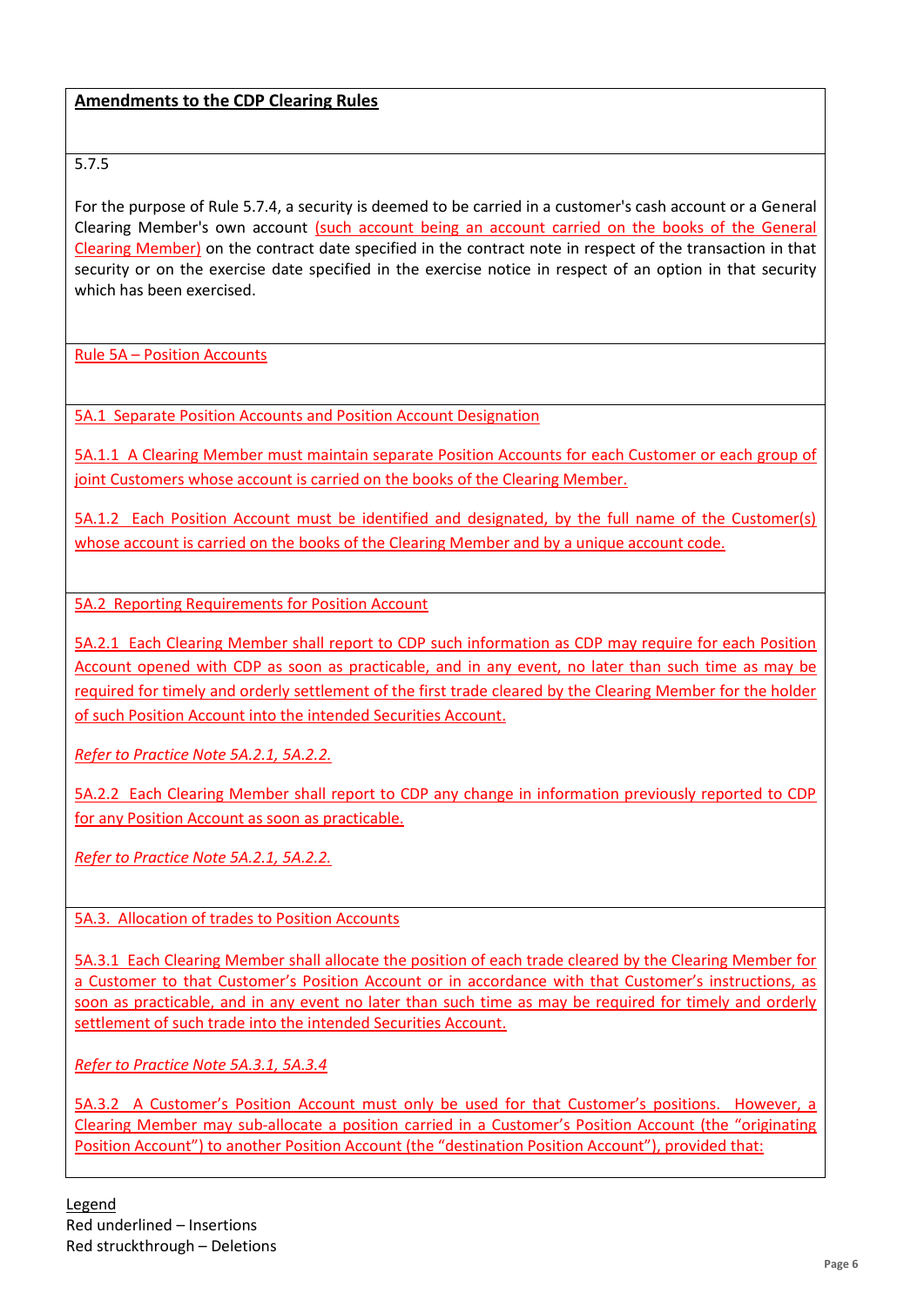(a)(i) such sub-allocation is in accordance with the instructions of both the account holders of the originating Position Account and destination Position Account (or person(s) authorized to instruct on their behalf); and (ii) the Clearing Member receives the booking instruction only after the position has been allocated to the originating Position Account; or

(b) such sub-allocation is made to remedy an error.

5A.3.3 A Position Account may be used to hold positions for different Customers, provided that such positions are allocated out in accordance with the requirements provided in Rules 5A.3.1 and 5A.3.2.

5A.3.4 For cases in which an SGX-ST Trading Member is warehousing its customer's trades, the Clearing Member shall ensure that no trades are warehoused for more than 2 Market Days, unless under exceptional circumstances. In such cases, the Clearing Member must document the reasons for the extension of time.

*Refer to Practice Note 5A.3.1, 5A.3.4*

5A.4 Authorization of SGX-ST Trading Member to Maintain Position Accounts

5A.4.1. For third-party clearing arrangements, a Clearing Member may authorize an SGX-ST Trading Member it qualifies (referred to in this Rule 5A.4. as the "Authorized Trading Member") to:

(a) open and maintain Position Accounts for; or

(b) open, maintain and allocate positions to the Position Accounts of,

the SGX-ST Trading Member and/or the SGX-ST Trading Member's customers (such Position Accounts referred to in this Rule 5A.4 as the "Authorized Accounts"), in accordance with such procedures as CDP may require.

5A.4.2. Where a Clearing Member authorizes an Authorized Trading Member to open and maintain Authorized Accounts under Rule 5A.4.1(a), Rules 5A.1 and 5A.2 shall, with the necessary modifications, apply to an Authorized Trading Member in respect of each Authorized Account, as those provisions apply to a Clearing Member. The Clearing Member who authorizes the Authorized Trading Member under Rule 5A.4.1(a) shall ensure that the Authorized Trading Member performs the obligations under Rules 5A.1 and 5A.2, as they apply to the Authorized Trading Member in respect of each Authorized Account.

*Refer to Practice Note 5A.4.2, 5A.4.3.*

5A.4.3 Where a Clearing Member authorizes an Authorized Trading Member to open, maintain and allocate positions to the Authorized Accounts under Rule 5A.4.1(b), Rules 5A.1, 5A.2, 5A.3 and 5A.6 shall, with the necessary modifications, apply to an Authorized Trading Member in respect of each Authorized Account, as those provisions apply to a Clearing Member. The Clearing Member who authorizes the Authorized Trading Member under Rule 5A.4.1(b) shall ensure that the Authorized Trading Member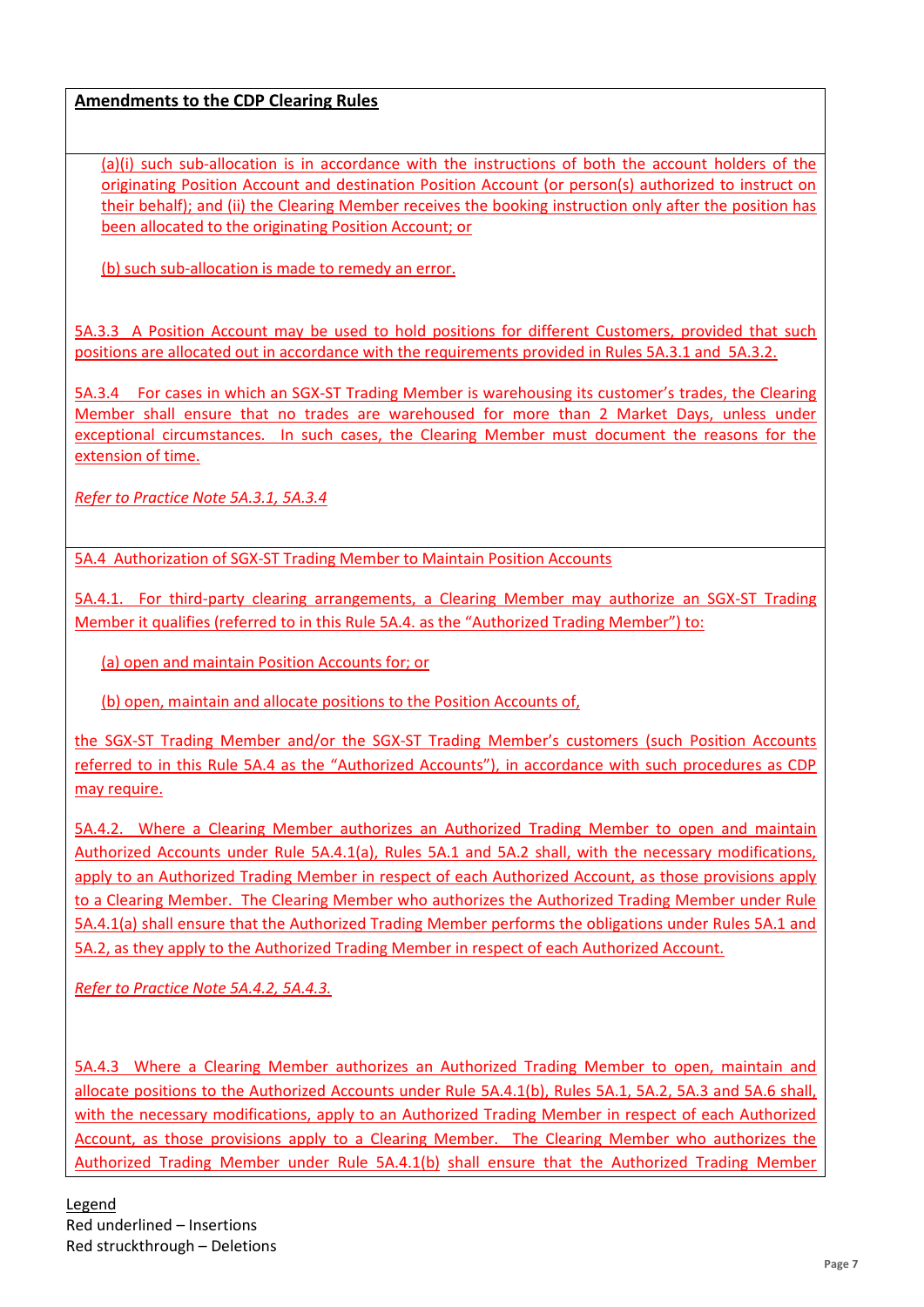performs the obligations under Rules 5A.1, 5A.2, 5A.3 and 5A.6, as they apply to the Authorized Trading Member in respect of each Authorized Account.

*Refer to Practice Note 5A.4.2, 5A.4.3.*

5A.4.4 If a Clearing Member wishes to cease authorizing an Authorized Trading Member, it shall:-

- (a) give not less than 30 days' written notice (or such shorter period as CDP may from time to time deem acceptable) to CDP of its intention to cease authorizing that Authorized Trading Member and the proposed date of cessation, provided always that CDP may waive such notice requirement at any time with respect to any Clearing Member;
- (b) satisfy CDP that it has taken, or will take, proper steps for the orderly clearing and settlement of the Authorized Trading Member's Exchange Trades; and
- (c) comply with any reasonable direction of CDP in relation to the orderly cessation of the authorization of the Authorized Trading Member.

Rule 5A.5 Position Accounts carrying positions for more than one beneficial owner

5A.5.1.

Subject to Rule 5A.5.2., a Clearing Member shall identify, or ensure that such information is made available, to CDP any underlying beneficial owner and/or any controlling party of any Position Account. This shall be provided upon request by CDP within such time as CDP may require. 5A.5.2

If the Position Account holder does not want the identity of any underlying beneficial owner and/or any controlling party of such account to be disclosed to its carrying Clearing Member, the Position Account holder may apply to the CDP, through its carrying Clearing Member, to provide such information as CDP may require directly to CDP.

5A.6 Position Reconciliation

5A.6.1 Each Clearing Member shall ensure that positions in each Position Account maintained with CDP are accurate. If any discrepancy between CDP's and the Clearing Member's records is noted, the Clearing Member must rectify the discrepancy immediately.

5A.7 Disclosure of information

5A.7.1 Each Clearing Member irrevocably authorizes CDP to disclose the contents of any information reported to CDP under this Rule 5A to any Exchange in so far as such information relates to trades executed on that Exchange or to any Position Account carrying such trades.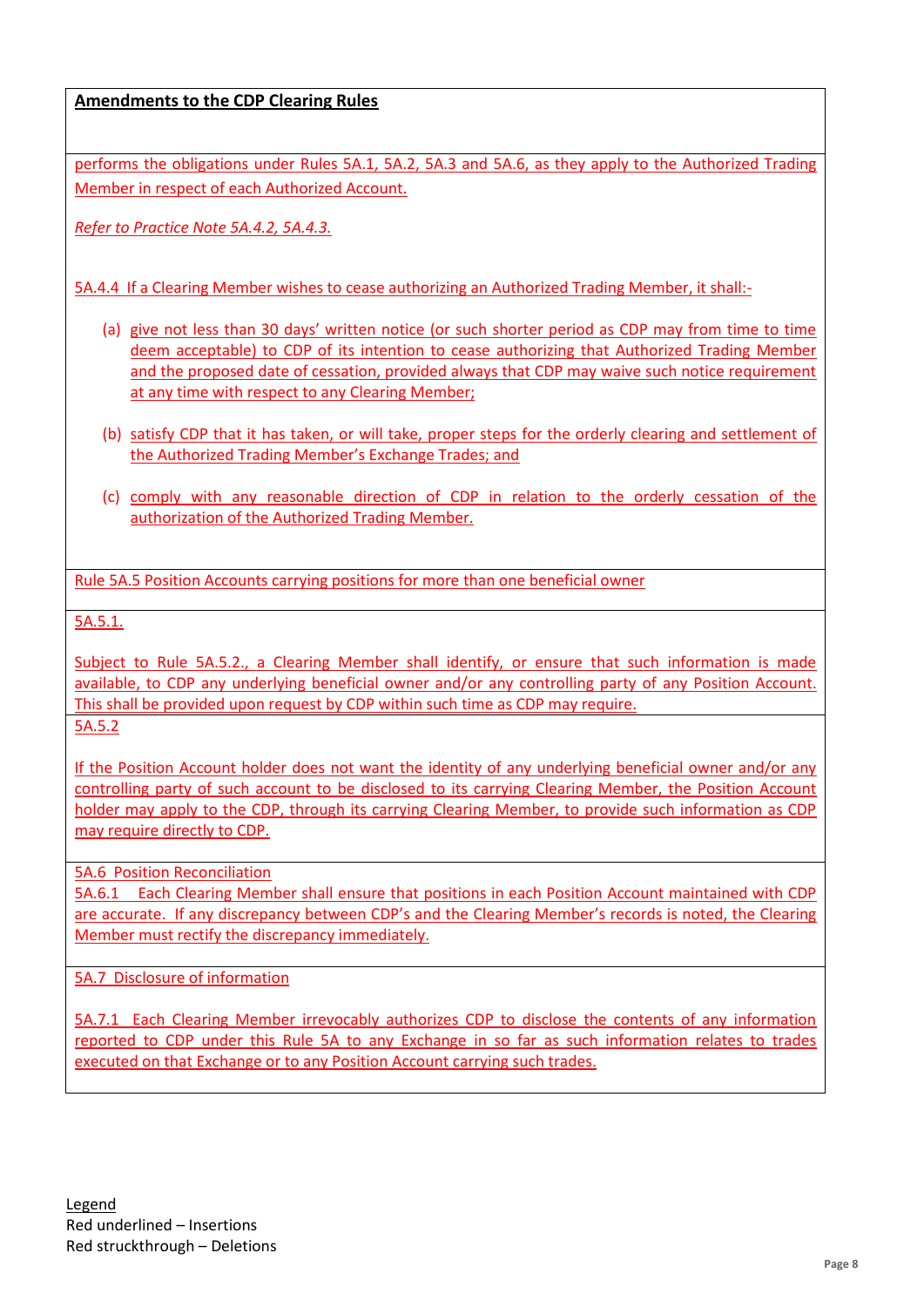### Practice Note 5A.2.1, 5A.2.2.– Position Account Reporting

| <b>Issue Date</b>    | <b>Cross Reference</b> | <b>Enquiries</b>                                                                                    |
|----------------------|------------------------|-----------------------------------------------------------------------------------------------------|
| Added on 1 July 2016 | Rules 5A.2.1, 5A.2.2.  | Please contact Member Supervision:<br>Facsimile No: 6538 8273                                       |
|                      |                        | Please contact Risk Management:<br>Facsimile No: 6532 0297<br>E-Mail Address: rm-securities@sgx.com |

#### 1. Introduction

1.1. Rule 5A.2.1 requires each Clearing Member to report to CDP such information as CDP may require for each Position Account opened with CDP as soon as practicable, and in any event, no later than such time as may be required for timely and orderly settlement of the first trade cleared by the Clearing member for the Customer into the intended Securities Account. In addition, Rule 5A.2.2 requires each Clearing Member to report to CDP any change in information previously reported to CDP for any Position Account as soon as practicable.

1.12. This Practice Note provides guidance on some of the types of information in relation to Position Accounts that are to be reported to CDP under Rule 5A.2.1.

1.23. This Practice Note also provides guidance on the timelines within which reporting of Position Account information and reporting of changes in Position Account information are to be completed by.

1.4 The terms "Trading Representative" and "Remisier" as used in this Practice Note shall have the meanings as ascribed to them in the SGX-ST Rules.

2. Type of Information

2.1. Each Clearing Member shall report to CDP such information as CDP may require in relation to Position Accounts. The information required may be communicated by CDP to Clearing Members through technical specifications or other mediums as CDP may determine.

2.2 For the following types of information, each Clearing Member shall report in accordance with the criteria set out in the tables below:

(a) Origin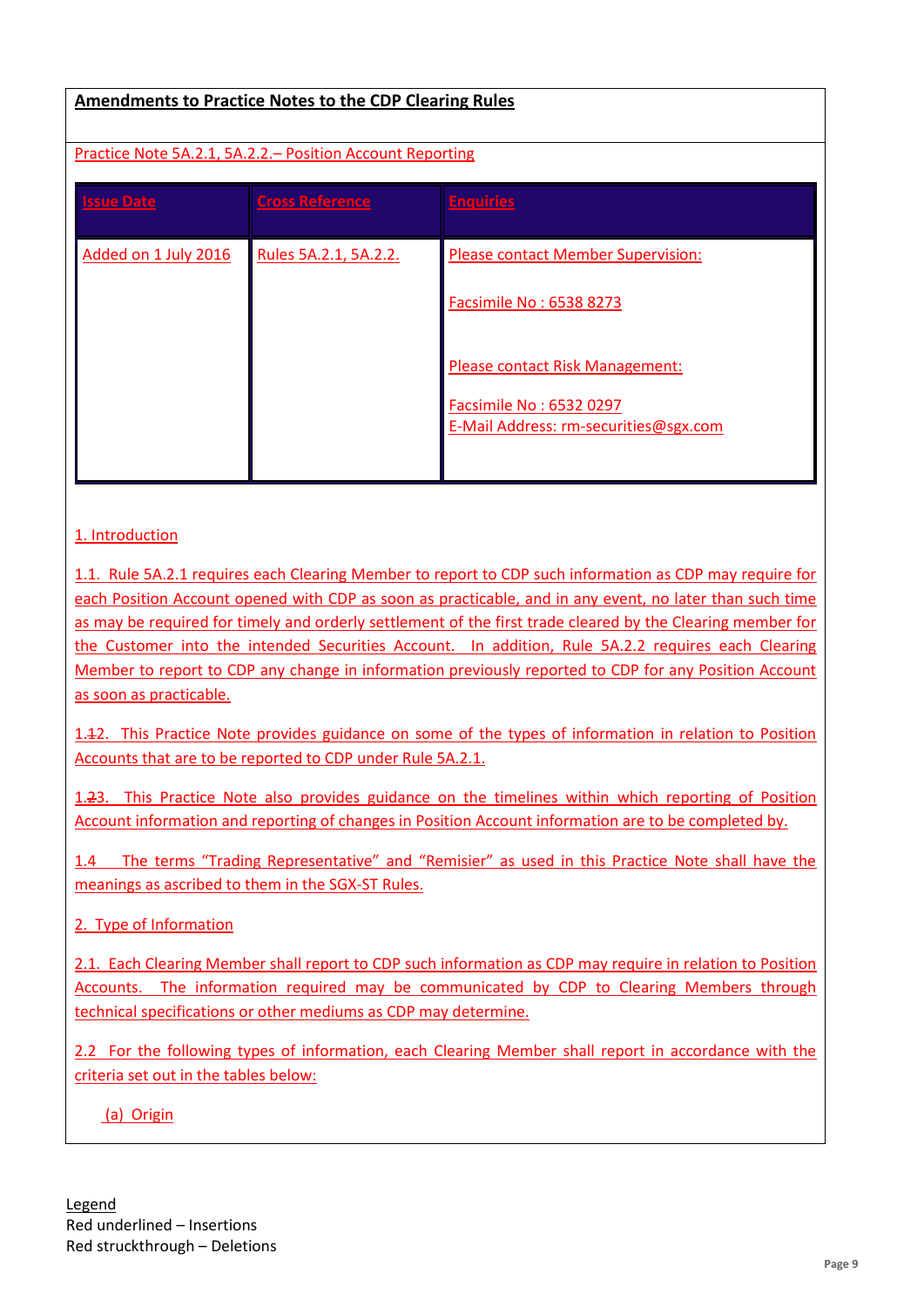| <b>Description of origin</b> | <b>Criteria</b>                                                                                                                                                                                                                                                                       |
|------------------------------|---------------------------------------------------------------------------------------------------------------------------------------------------------------------------------------------------------------------------------------------------------------------------------------|
| Customer                     | The origin of a Position Account shall be reported as "Customer"<br>if the Position Account holder is a customer, as defined in Part III<br>of the Securities and Futures (Licensing and Conduct of Business)<br>Regulations.                                                         |
| House                        | The origin of a Position Account shall be reported as "House" if<br>the Position Account holder is neither a customer, as defined in<br>Part III of the Securities and Futures (Licensing and Conduct of<br>Business) Regulations, nor a Remisier, as defined in the SGX-ST<br>Rules. |
| Remisier of the Member       | The origin of a Position Account shall be reported as "Remisier" if<br>the Position Account holder is a Remisier of the member, as<br>defined in SGX-ST Rules.                                                                                                                        |

# (b) Ownership Type

| <b>Description of</b><br>ownership type                                                  | <b>Criteria</b>                                                                                                                                                                                                                                                                                                                                                                                                                                                                        |
|------------------------------------------------------------------------------------------|----------------------------------------------------------------------------------------------------------------------------------------------------------------------------------------------------------------------------------------------------------------------------------------------------------------------------------------------------------------------------------------------------------------------------------------------------------------------------------------|
| <b>SGX Member</b>                                                                        | The ownership type of the account shall be reported as "SGX<br>Member" if the account holder is the Clearing Member itself.                                                                                                                                                                                                                                                                                                                                                            |
| <b>Individual Person</b>                                                                 | The ownership type of the account shall be reported as<br>"Individual Person" if the account holder is an individual, except<br>where such individual is an officer, employee, non-executive<br>director or Trading Representative of the Clearing Member.<br>This value shall be used for joint accounts of two or more<br>individuals, except where any party to the account is an officer,<br>employee, non-executive director or Trading Representative of<br>the Clearing Member. |
| <b>Officers and employees</b><br>of the Member<br>(excluding Trading<br>Representatives) | The ownership type of the account shall be reported as "Officers"<br>and employees of Member (excluding Trading Representatives)"<br>if the account holder is<br>(a) an approved executive director of the Clearing Member<br>(regardless of whether such approved executive director is a<br><b>Trading Representative); or</b><br>(b) an officer or employee of the Clearing Member, but not a<br>Trading Representative of the Clearing Member.                                     |
| <b>Non-executive Director</b><br>of Member                                               | The ownership type of the account shall be reported as "Non-<br>executive Director of Member" if the account holder is a non-                                                                                                                                                                                                                                                                                                                                                          |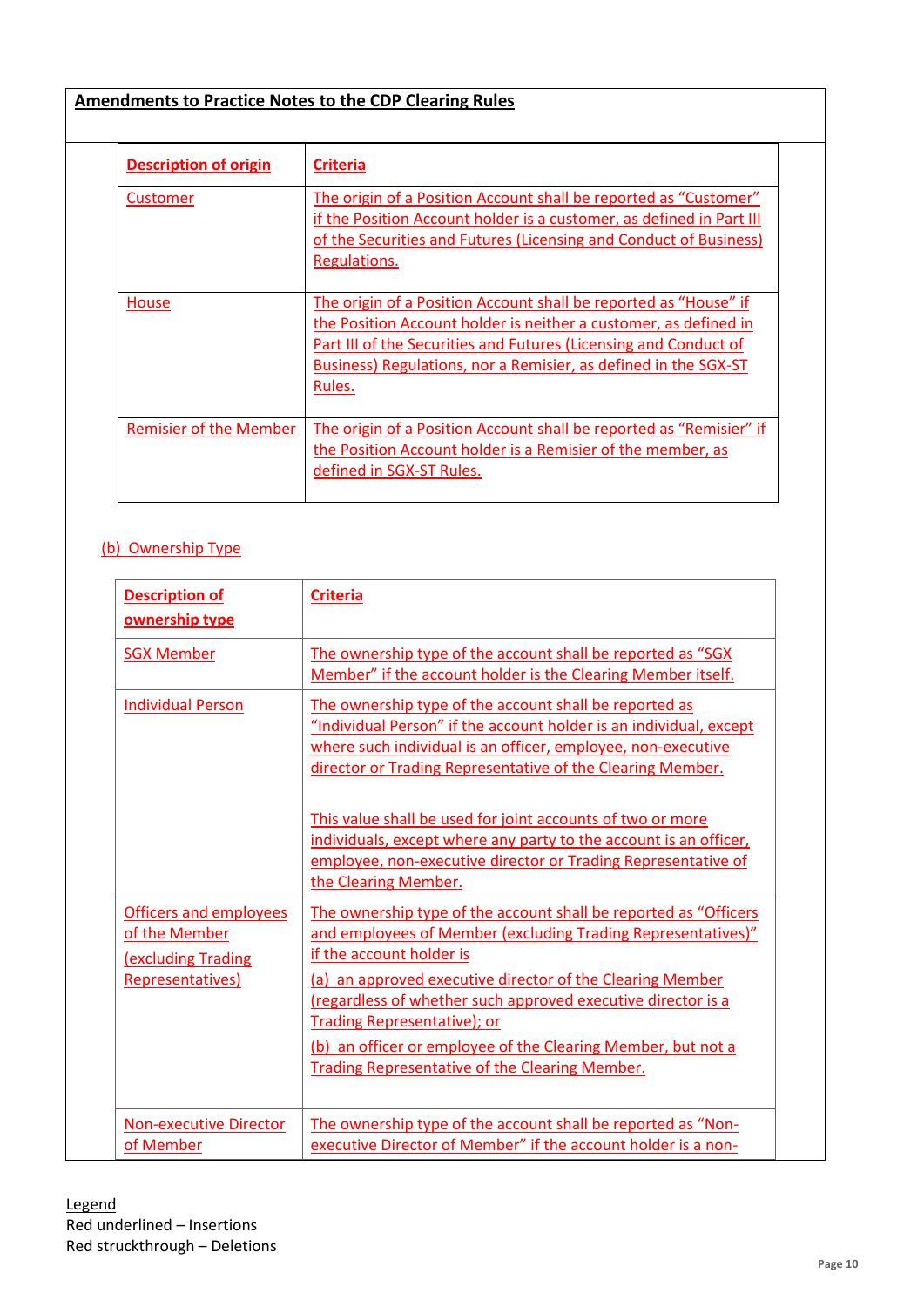|                                                               | executive director of the Clearing Member.                                                                                                                                                                                             |
|---------------------------------------------------------------|----------------------------------------------------------------------------------------------------------------------------------------------------------------------------------------------------------------------------------------|
| <b>Trading Representative</b><br>of Member - Remisier         | The ownership type of the account shall be reported as "Trading"<br>Representative of Member - Remisier" if the account holder is a<br>remisier Remisier of the Clearing Member.                                                       |
| <b>Trading Representative</b><br>of Member - non-<br>Remisier | The ownership type of the account shall be reported as "Trading"<br>Representative of Member - non-Remisier" if the account holder<br>is a Trading Representative of the Clearing Member and not a<br>remisier of the Clearing Member. |
| <b>Related Entity</b>                                         | The ownership type of the account shall be reported as "Related<br>Entity" if the account holder is a related entity of the Clearing<br>Member.<br>"Entity" here includes corporates, unincorporated                                   |
|                                                               | societies/associations, trusts, partnerships and limited liability<br>partnerships, but excludes statutory boards and government<br>bodies.                                                                                            |
| <b>Non-Related Entity</b>                                     | The ownership type of the account shall be reported as "Non-<br>Related Entity" if the account holder is an entity that is not a<br><b>Related Entity.</b>                                                                             |
|                                                               | "Entity" here includes corporates, unincorporated<br>societies/associations, trusts, partnerships and limited liability<br>partnerships, but excludes statutory boards and government<br>bodies.                                       |
| <b>Statutory Board/</b><br><b>Government Body</b>             | The ownership type of the account shall be reported as<br>"Statutory Board/Government Body" if the account holder is a<br>statutory board or government body, including those of a foreign<br>jurisdiction.                            |

# 3. Manner of reporting to CDP

3.1. Each Clearing Member shall report to CDP such information as CDP may require in relation to Position Accounts in such manner as may be determined by CDP.

4. Timelines for Position Account reporting

4.1. Each Clearing Member is required to perform the obligations required under Rule 5A.2.1 as soon as practicable, and in any event, no later than such time as may be required for timely and orderly settlement of the first trade cleared by the Clearing Member for the Customer into the intended Securities Account. Each Clearing Member is also required to perform the obligations required under Rule 5A.2.2 as soon as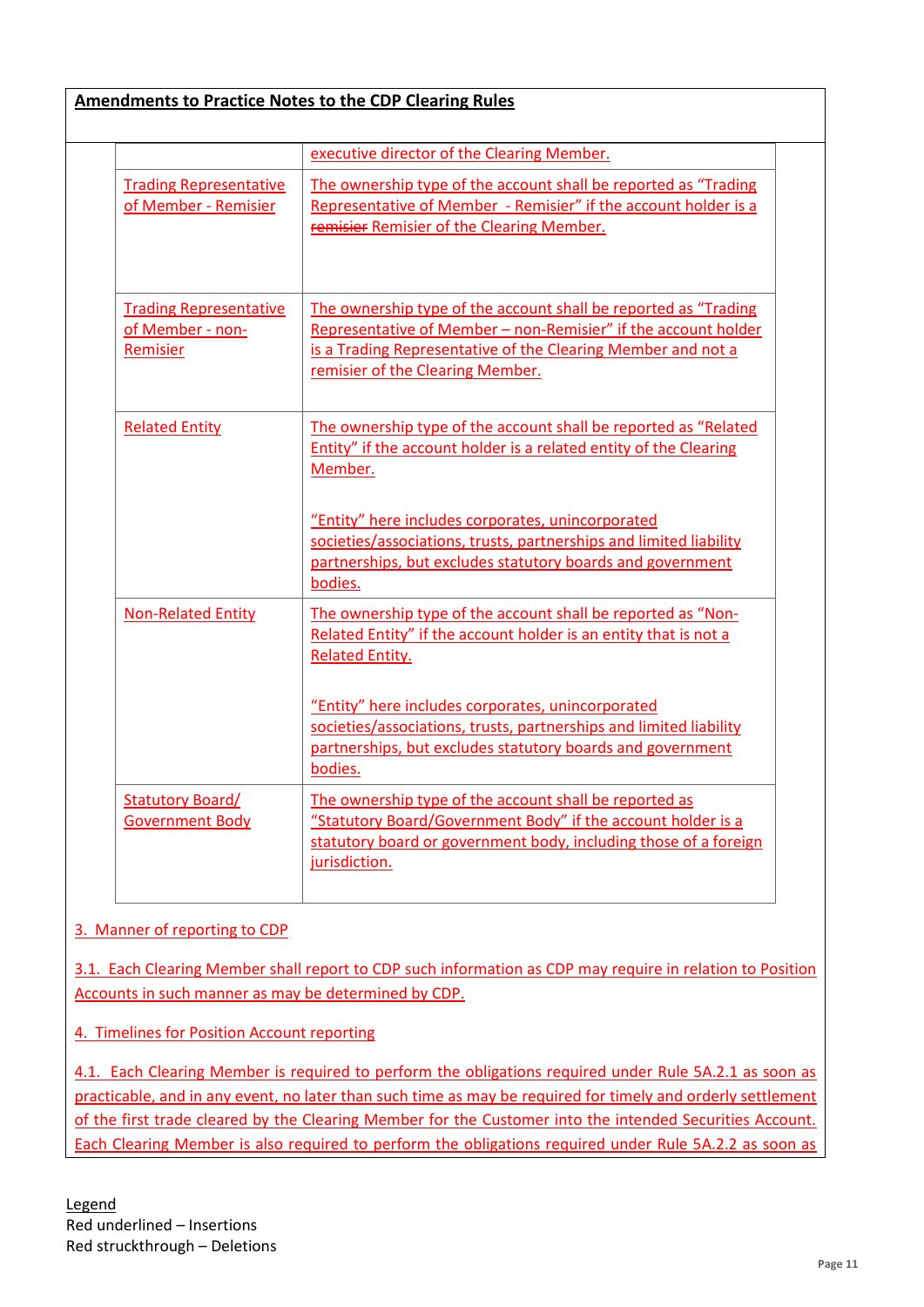# practicable.

4.2. For Rule 5A.2.1, each Clearing Member shall report to CDP such information as CDP may require for a Position Account opened with CDP before the Clearing Member first clears a trade for the relevant Position Account holder.

4.3. For Rule 5A.2.2, each Clearing Member shall report to CDP any change in information previously reported to CDP for any Position Account by the end of the next Market Day from the time when the Clearing Member receives notice of the change. If there is a delay, the Clearing Member shall ensure that there are valid reasons to explain the delay. An example of a valid reason for delay includes when the customer has first notified the Clearing Member of a change in information, but fails to provide sufficient or complete information in time for the Clearing Member to update the change in information by the required time, and such delay is not due to the Clearing Member's negligence and/or other internal control weaknesses.

# Practice Note 5A.3.1, 5A.3.4 – Position Account Allocation

| ssue Date            | Cross Reference       | <b>Enquiries</b>                          |
|----------------------|-----------------------|-------------------------------------------|
| Added on 1 July 2016 | Rules 5A.3.1, 5A.3.4. | <b>Please contact Member Supervision:</b> |
|                      |                       | Facsimile No: 6538 8273                   |

1. Rule 5A.3.1 requires each Clearing Member to allocate the position of each trade cleared by the Clearing member for a Customer to that Customer's Position Account or in accordance with that Customer's instructions, as soon as practicable, and in any event no later than such time as may be required for timely and orderly settlement of the relevant trade into the intended Securities Account. This Practice Note provides guidance on the timelines within which such allocation is to be completed by in various circumstances.

2. With the exception of warehoused trades, each Clearing Member shall allocate the position of each trade cleared by the Clearing Member for a Customer to that Customer's Position Account or in accordance with that Customer's instructions immediately upon the trade being cleared, or at the latest by the end of the next Market Day immediately following the trade date. If there is a delay, the Clearing Member shall ensure that there are valid reasons to explain the delay. An example of a valid reason for delay is when an overseas customer has failed to provide the necessary allocation instructions in time for the Clearing Member to conduct allocation by the end of the next Market Day immediately following the trade date, due to time zone differences.

3. For warehoused trades under Rule 5A.3.4, each Clearing Member shall ensure that no trades are warehoused for more than 2 Market Days, unless under exceptional circumstances. Each Clearing Member shall allocate the position of each trade to the relevant Customer's Position Account or in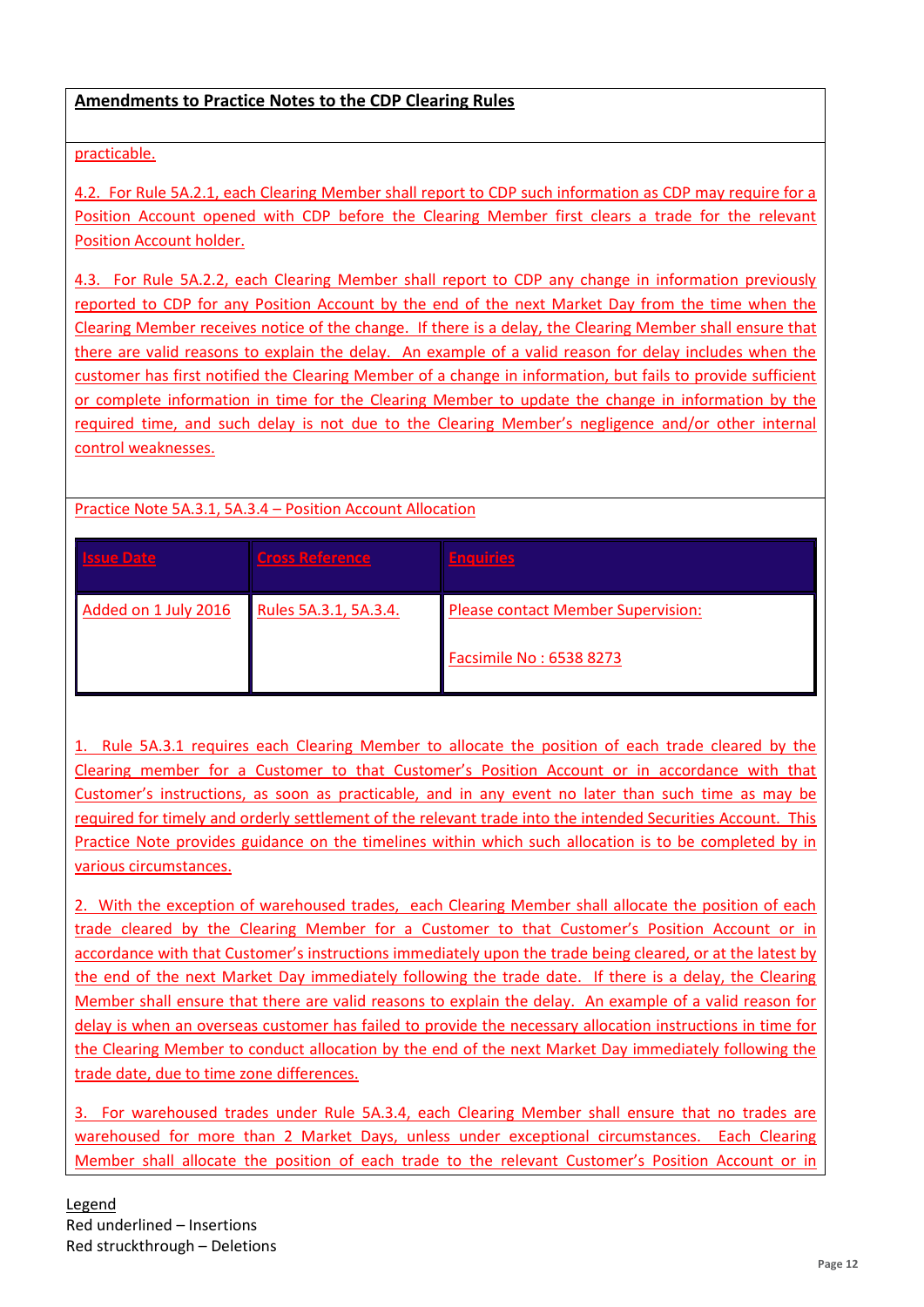accordance with that Customer's instructions, immediately after the order is completed, or at the latest by the end of the Market Day on which the order is completed. If there is a delay, the Clearing Member shall ensure that there are valid reasons to explain the delay. An example of a valid reason for delay is when an overseas customer has failed to provide the necessary allocation instructions in time for the Clearing Member to conduct allocation by the end of the Market Day on which the order is completed, due to time zone differences.

Practice Note 5A.4.2, 5A.4.3 - Requirement for Clearing Member to Ensure Compliance of Position Account Rules by Authorized Trading Member

| <b>Issue Date</b>    | Cross Reference        | <b>Enquiries</b>                          |
|----------------------|------------------------|-------------------------------------------|
| Added on 1 July 2016 | Rules 5A.4.2., 5A.4.3. | <b>Please contact Member Supervision:</b> |
|                      |                        | Facsimile No: 6538 8273                   |

1. Rules 5A.4.2 and 5A.4.3 requires a Clearing Member who authorizes an Authorized Trading Member to open and maintain Authorized Accounts, or to open, maintain and allocate positions to Authorized Accounts, to ensure that the Authorized Trading Member performs the relevant obligations in relation to the Authorized Accounts.

2. There may be circumstances where a Clearing Member is unable to directly ensure that its Authorized Trading Member performs the relevant obligations in relation to the Authorized Accounts in compliance with Rules 5A.1 and 5A.2 or with Rules 5A.1, 5A.2, 5A.3 and 5A.6 (as may be applicable). This Practice Note clarifies the expectations on the Clearing Member in such circumstances.

3. Where a Clearing Member is unable to directly ensure that its Authorized Trading Member complies with the above-mentioned rules, the Clearing Member is to implement reasonable measures to ensure that the Authorized Trading Member complies with the relevant rules. The following are non-exhaustive examples of the steps which the Clearing Member should take:

a. The Clearing Member should ensure that the Authorized Trading Member is aware of its obligations relating to Authorized Accounts under the Rules and under the SGX-ST Rules.

b. The Clearing Member should obtain an undertaking from the Authorized Trading Member stating that the Authorized Trading Member will put in place adequate internal controls and processes to comply with all rules relating to Authorized Accounts.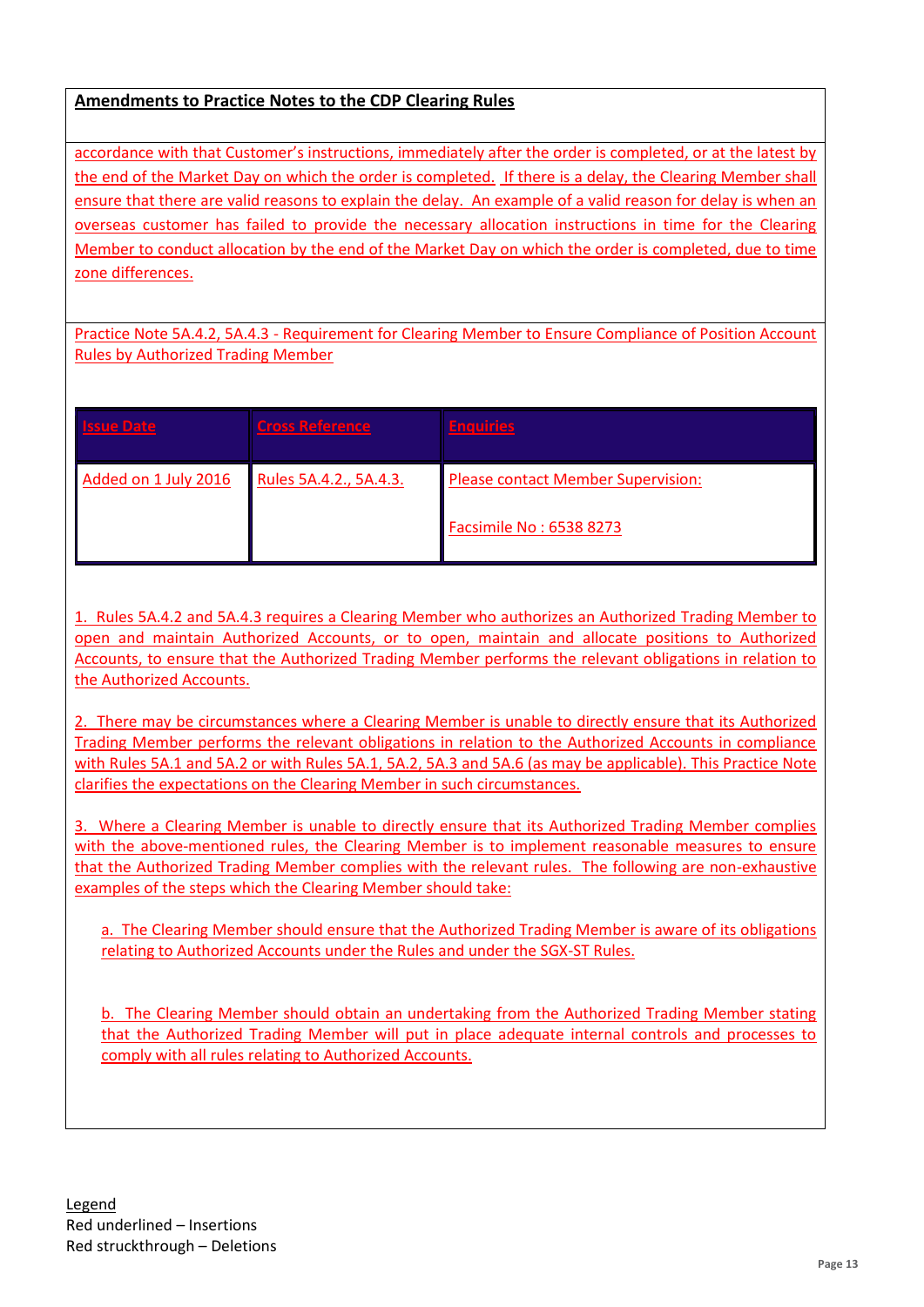The following terms have the following meanings unless the context requires otherwise: -

| Discretionary<br>Account  | An account carried on the book of a Trading Member in which the<br>customer gives a Trading Representative discretion, which may be<br>absolute or with limits, to purchase or sell securities or trade in Futures<br>Contracts. The discretion may extend to selection, timing terms and price; |
|---------------------------|--------------------------------------------------------------------------------------------------------------------------------------------------------------------------------------------------------------------------------------------------------------------------------------------------|
| Position<br>Account       | Shall have the meaning ascribed to it in the Clearing Rules;                                                                                                                                                                                                                                     |
| <b>Trading</b><br>Account | An account used for sending orders to the Trading System through an<br>SGX-ST provided or SGX-ST approved order management system.                                                                                                                                                               |
|                           |                                                                                                                                                                                                                                                                                                  |

8.3.4

…

Each order entered into the Trading System must specify the customer account Position Account code, the Trading Account code and the price and quantity of the security or Futures Contract.

An "zero" account code may be used if the Trading Member has not allocated an account code for a new customer. A "99999" account code may be used if the Trading Member has not allocated an account code to a new foreign. Amendment of trade from "zero" or "99999" account to a customer account must be made as soon as an account code is allocated to the customers and is in accordance with Rule 12.8.

11.7.3

In this Rule, "exposure to a single customer" means:—

(1) in the case of securities carried in a customer's account (other than a margin financing account) carried on the books of a Trading Member:—

(a) for purchase contracts that remain unpaid:—

(i) where the securities purchased have not been delivered to the customer, the excess of the contracted price of the securities purchased by the single customer over the aggregate market value of the securities purchased and such other collateral, as prescribed by SGX-ST, which is held by the Trading Member less any amount due and payable by the Trading Member to him; and

(ii) where the securities purchased have been delivered to the customer, the excess of the contracted price of the securities purchased by the single customer over the aggregate market value of all his collateral, as prescribed by SGX-ST, which is held by the Trading Member less any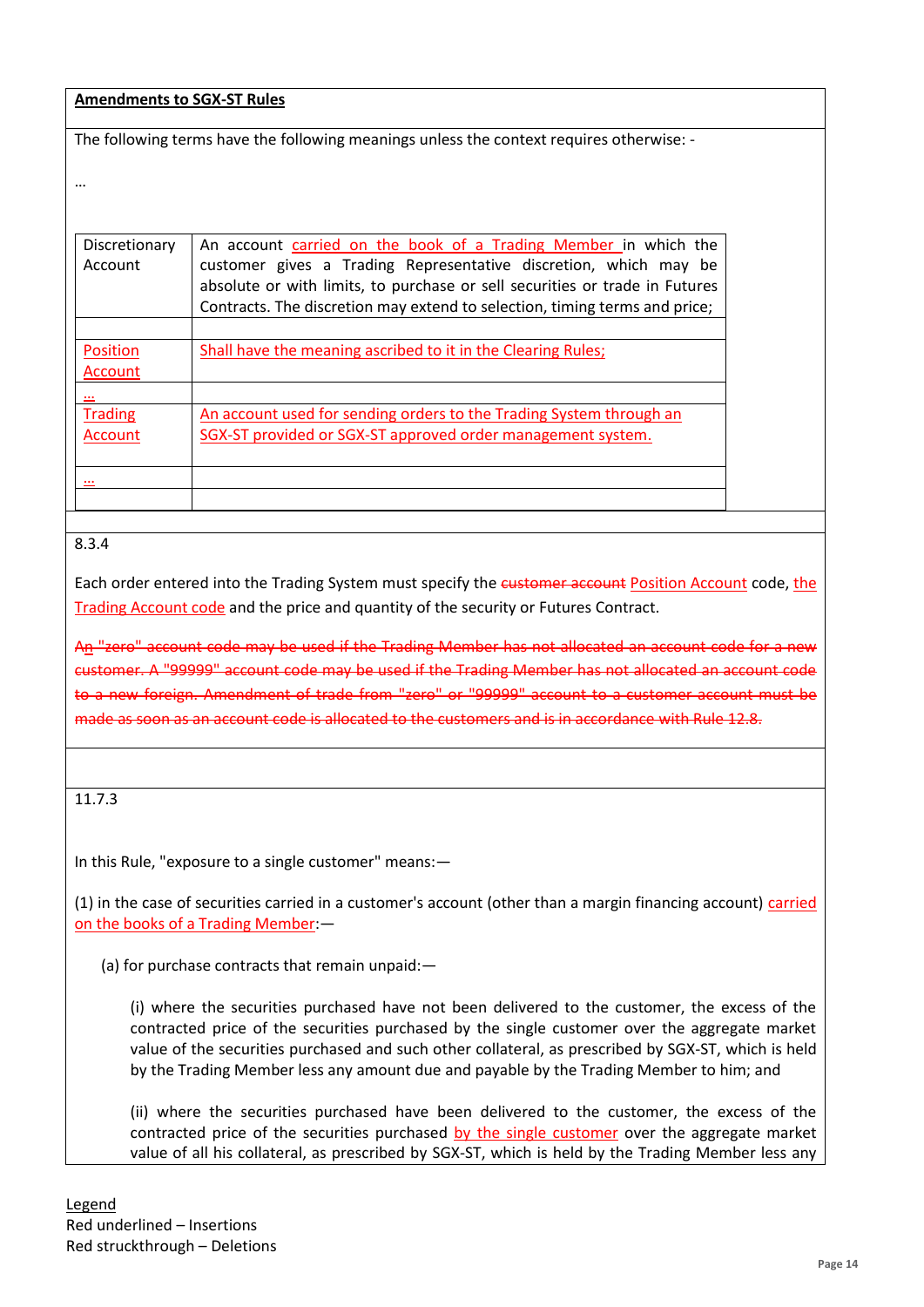amount due and payable by the Trading Member to him;

(b) for sale contracts for which delivery has not been made, the excess of the amount of the market value of the securities sold by the single customer over the aggregate of the market value of any of his collateral, as prescribed by SGX-ST, which is held by the Trading Member and the contracted sale price less any amount due and payable by the Trading Member to him;

(c) where the contracts referred to in Rule 11.7.3(1)(a) or (b) have been offset by a contra transaction on or before the due date, the exposure shall not include those amounts specified in Rule 11.7.3(1) (a) or (b) in respect of such contracts but shall instead include the amount of the contra loss, if any, on the date on which the contra transaction takes effect; and

(d) where the contracts referred to in Rule 11.7.3(1)(a) or (b) have been offset by a force-sale or buying-in transaction after the due date, the exposure shall not include those amounts specified in Rule 11.7.3(1) (a) or (b) in respect of such contracts but shall instead include the amount of the loss, if any, arising from the force-sale or buying-in transaction, on the date on which the transaction takes effect;

(1A) for the purposes of Rule 11.7.3(1) "securities" includes structured warrants;

(2) the amount of margin deficiency in the single customer's margin financing account carried on the books of the Trading Member as determined in accordance with the margin requirements specified by SGX-ST;

(3) the amount of margin deficiency in the single customer's options margin account carried on the books of the Trading Member as determined in accordance with the option margin requirements specified by SGX-ST;

(4) the excess of the amount owed by the single customer in his options trading account carried on the books of the Trading Member over the market value of options held;

(5) the amount of any unsecured interest owed by the single customer;

(6) the amount of any unsecured loan, advance and credit facility granted to the single customer;

(7) where the Trading Member has lent securities to the single customer or is acting as guarantor for the return of securities lent to the single customer, the excess of the amount of the market value of the securities lent to the single customer over the amount of the market value of collateral and cash deposited by the single customer;

(8) where the Trading Member has deposited collateral with the single customer in respect of securities lent by the single customer or is acting as guarantor for the return of collateral deposited with the single customer in respect of any securities lent by him, the excess of the amount of the market value of collateral and cash deposited with the single customer over the amount of the market value of securities lent by him; and

(9) the amount of deficiency in relation to margins required in any account of the single customer *carried* on the books of the Trading Member as determined in accordance with the margin requirements prescribed by the relevant exchange, clearing house or other such relevant financial institution.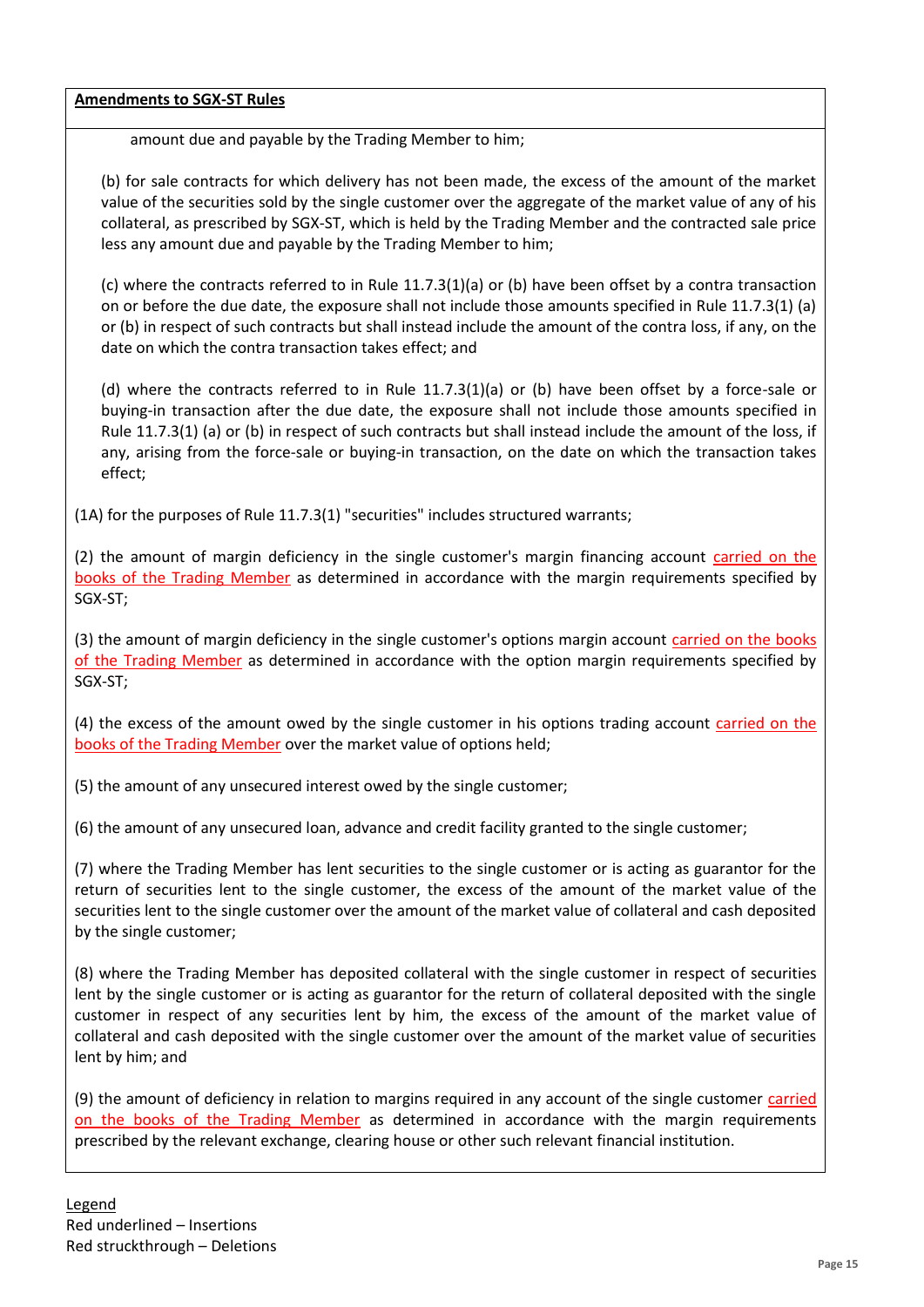*Amended on 3 April 2008 and 23 January 2009.* 11.7.4

For the purposes of Rule 11.7.3, a security or futures contract is deemed to be carried in a customer's account (other than a margin account) carried on the books of the Trading Member on the contract date specified in the contract note in respect of the transaction in that security or futures contract or on the exercise date specified in the exercise notice in respect of an option in that security which has been exercised.

*Amended on 23 January 2009.*

11.8.4

For the purpose of Rule 11.8.1, "exposure to a single security" means:—

(1) the amount of the single security underwritten or sub-underwritten by or placed with a Trading Member, after deducting the amount which the Trading Member has sub-underwritten or placed with:—

(a) a bank licensed under the Banking Act (Cap. 19);

(b) a merchant bank approved as a financial institution under the Monetary Authority of Singapore Act (Cap. 186);

(c) a finance company licensed under the Finance Companies Act (Cap. 108);

(d) a company or society registered under the Insurance Act (Cap. 142) to carry on insurance business as an insurer;

(e) the holder of a capital markets services licence under the Securities and Futures Act to deal in securities, or trade in futures contracts or for fund management;

(f) a financial institution outside Singapore which is licensed or regulated by a financial services regulatory authority in the country in which it is domiciled, and has a long-term credit rating of investment grade; and

(g) any other person, provided that:—

(i) full payment has been received by the Trading Member for the sub-underwritten, placed, sold or allotted amount; or

(ii) the sub-underwritten, placed, sold or allotted amount can be offset against collateral received by the Trading Member under a netting agreement.

(2) the book value of the single security carried long or the market value of the single security carried short in a Trading Member's own account carried on the books of the Trading Member;

(3) for outstanding options in the single security carried in a Trading Member's own options trading account carried on the books of the Trading Member: -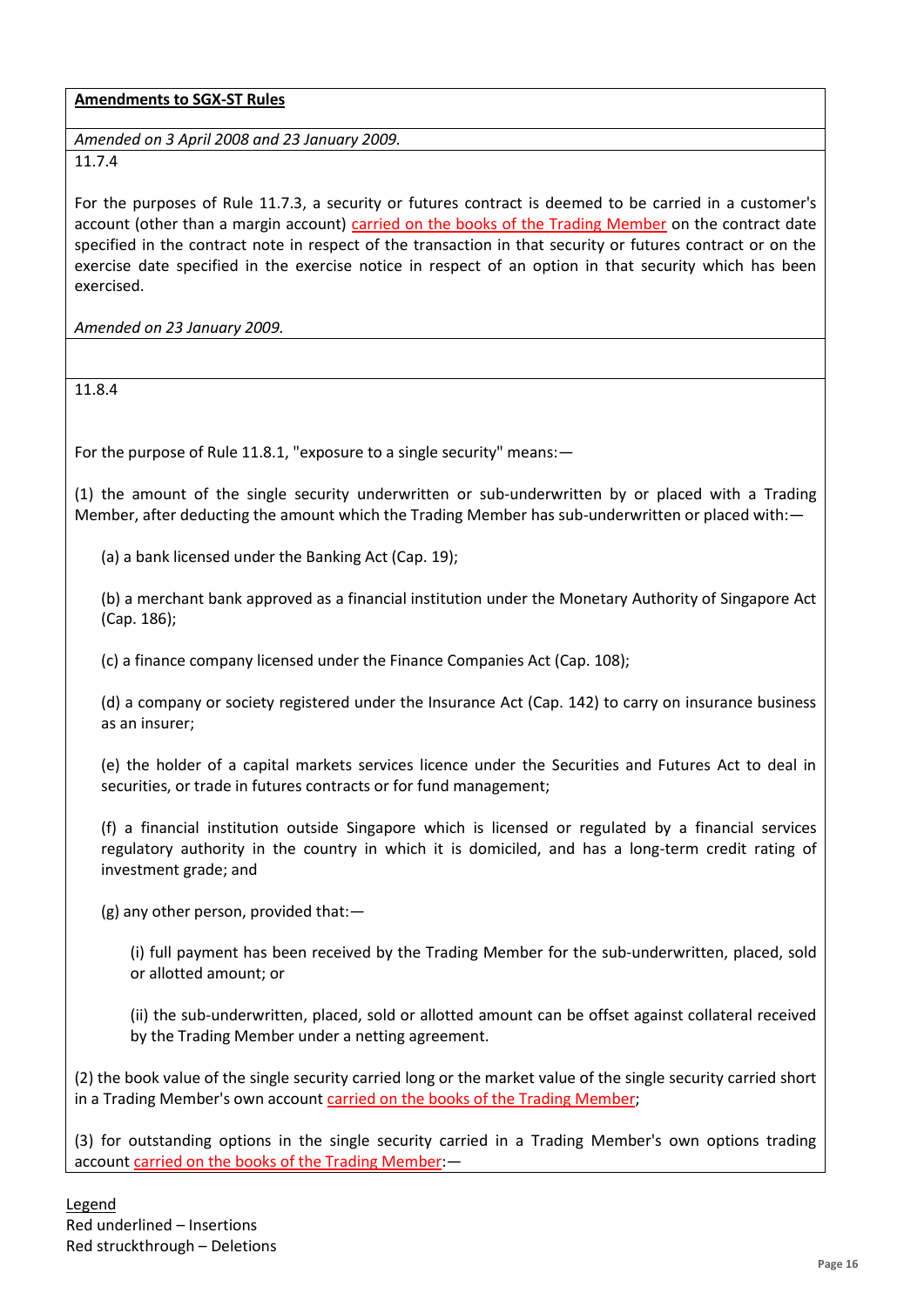(a) the book value of options bought for the account;

(b) the excess of the market value of the underlying security over the exercise price of uncovered call options written for the account; and

(c) the excess of the exercise price of put options written for the account over the market value of the underlying security;

(4) in relation to the single security carried in a customer's cash account carried on the books of the Trading Member, the contract value of the single security to the extent that such amounts have not been paid for, or the market value of the single security to the extent that such securities have not been delivered, whichever is the higher;

(5) for outstanding options in the single security carried in a customer's options trading account carried on the books of the Trading Member:—

(a) the contract value of the options bought by the customer to the extent that such amounts have not been paid for;

(b) the excess of the market value of the underlying security over the exercise price of uncovered call options written by the customer; and

(c) the excess of the exercise price of put options written by the customer over the market value of the underlying security;

(6) the net amount of the single security borrowed or lent, as the case may be, by a Trading Member;

(7) in relation to the single security bought or carried, or deposited as collateral in the margin financing accounts carried on the books of the Trading Member, the margin exposure of a Trading Member to the single security as determined in accordance with the margin financing requirements prescribed by SGX-ST;

(8) the amount of interest receivable secured by the single security;

(9) the amount of loans and advances secured by the single security; and

(10) the amount under subscription by a Trading Member for its own account carried on the books of the Trading Member in relation to the single security which is approved for quotation on SGX-ST or any recognised group A securities exchange but has not, as yet, been so quoted.

*Amended on 23 January 2009.* 

11.8.5

For the purposes of this Rule, a security is deemed to be carried in a customer's cash account or a Trading Member's own account (such account being an account carried on the books of the Trading Member) on the contract date specified in the contract note in respect of the transaction in that security or on the exercise date specified in the exercise notice in respect of an option in that security which has been exercised.

11.9.3

Legend Red underlined – Insertions Red struckthrough – Deletions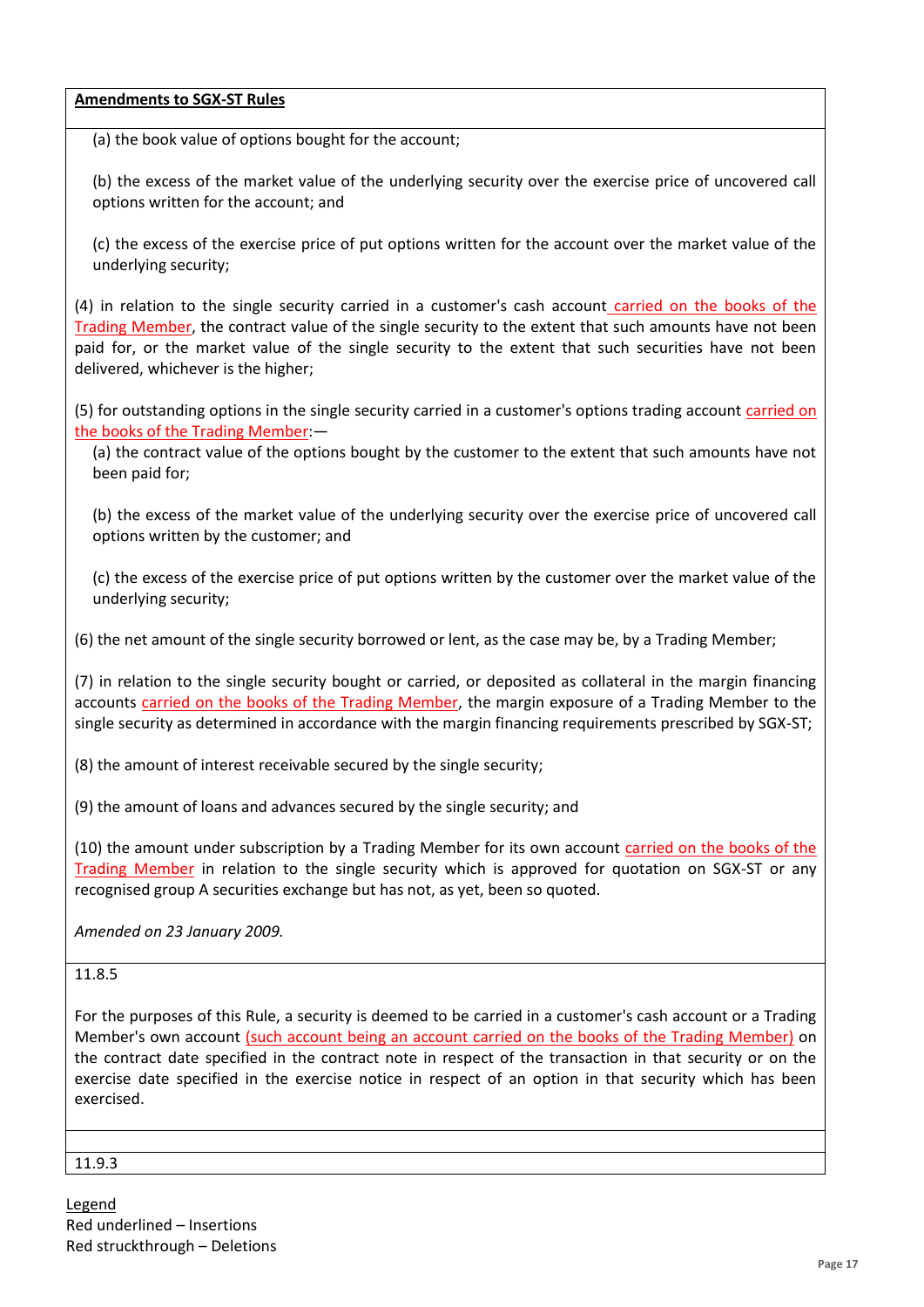A customer who operates a margin financing account with a Trading Member (such account being an account carried on the books of the Trading Member) shall authorise the Trading Member to mortgage, pledge or hypothecate the customer's securities or property for a sum not exceeding the debit balance in the margin financing account and without obligation to retain in its possession or control securities of like character. The Trading Member shall also be given the discretion to sell or dispose of any or all the securities in any manner in order to meet with the prescribed margin financing requirements.

*Amended on 23 January 2009.*

11.9.4

A Trading Member shall not cause or permit any new transaction made in a customer's margin financing account (such account being an account carried on the books of the Trading Member) unless the resulting equity in the account is not less than 140% of the debit balance, or the Trading Member has required the customer to deposit margin in the margin financing account within 2 Market Days from the date of securities transaction to bring the equity to not less than 140% of the debit balance.

*Amended on 23 January 2009.*

11.9.6

(1) A Trading Member shall not cause or permit the equity in a customer's margin financing account (such account being an account carried in the books of the Trading Member) to fall to or below 110% of the debit balance in the customer's margin financing account, unless the Trading Member has immediately required the customer to provide additional margin in the margin financing account within 2 Market Days from the date of notice to increase the equity in the customer's margin financing account to more than 110% of the debit balance in the customer's margin financing account.

(2) Where the equity in a customer's margin financing account falls to or below 110% of the debit balance in his margin financing account, and that the customer has failed to provide additional margin to increase the equity in his margin financing account to more than 110% of the debit balance in his margin financing account within the prescribed time frame referred to in Rule 11.9.6(1), a Trading Member shall have discretion, including, where appropriate, liquidating the margin financing account including the acceptable collateral deposited to bring the equity to more than 110% of the debit balance without notice to the customer.

## *Amended on 10 November 2006 and 23 January 2009.*

11.9.8

A Trading Member shall cause daily review to be made of all margin financing accounts carried on the books of the Trading Member to ensure that credit is not over-extended beyond the approved facility and that the margin financing requirements prescribed above are met at all times. For the purpose of computing margin financing requirements in a margin financing account, the last done price of the security on the preceding Market Day, or in the case of a Prescribed Security, the closing price of the Prescribed Security on the preceding Market Day, shall be used. All transactions done on the same day shall be combined on a transaction date basis and the total cost of purchase or the net proceeds of sale including any commission charged and other expenses shall be taken into account for computing margin financing requirements.

*Amended on 23 January 2009 and 24 February 2014.*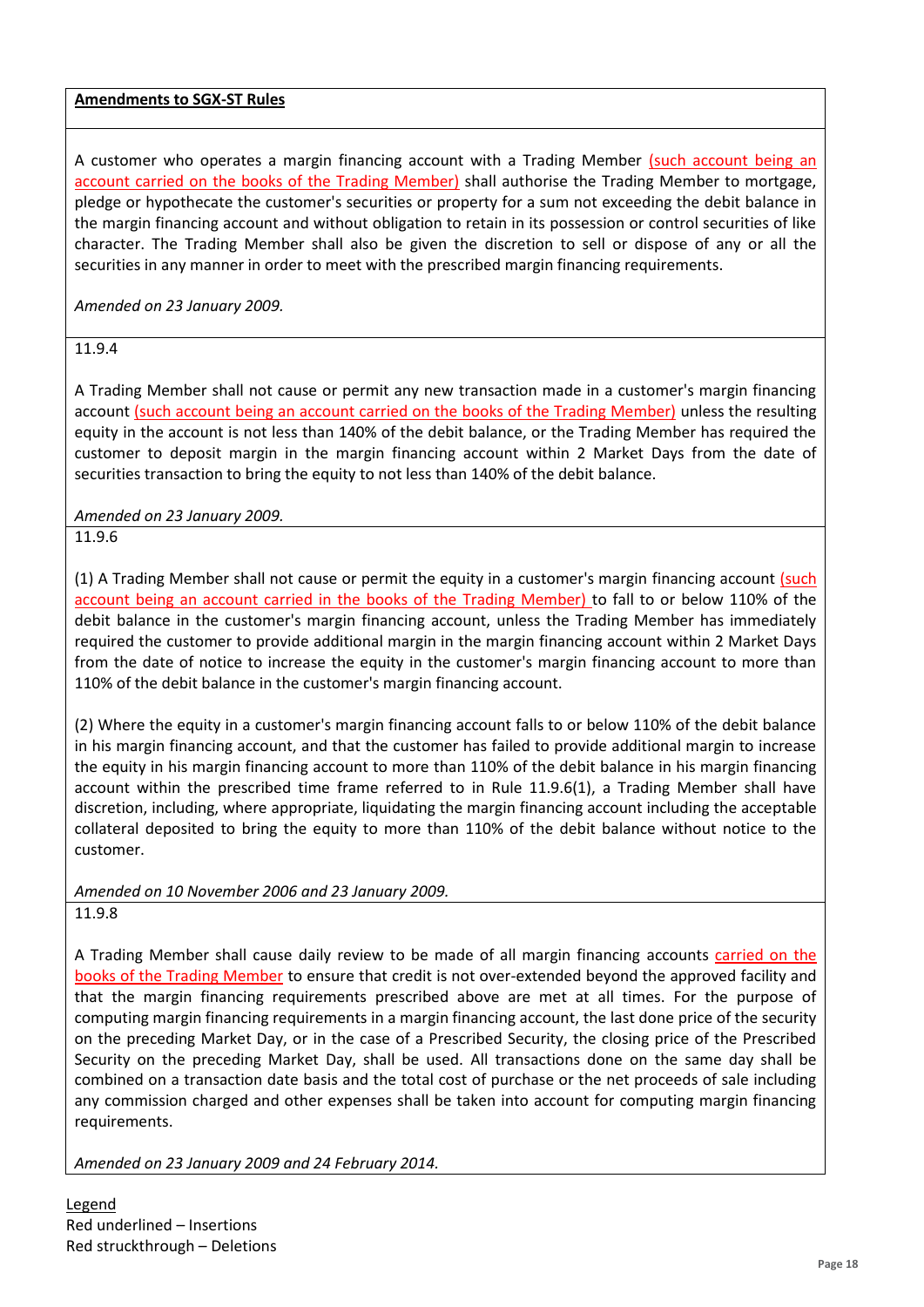# 11.9.10

A customer may withdraw cash or securities from his margin financing account carried on the books of his Trading Member provided that the equity in his account does not fall to 140% of the debit balance or less.

*Amended on 23 January 2009.*

11.9.11

A Trading Member shall not cause or permit:—

(1) the aggregate of the margin exposures in the margin financing accounts of all customers (such accounts being accounts carried on the books of the Trading Member) to exceed 300%, or such other percentage as SGX-ST may allow, of its free financial resources;

(2) the aggregate of the margin exposures in the margin financing accounts of all customers in respect of securities, other than securities quoted on SGX-ST, to exceed 100%, or such other percentage as SGX-ST may allow, of its free financial resources; and

(3) the debit balance in each customer's margin financing account to exceed 20%, or such other percentage as SGX-ST may allow, of its free financial resources.

*Amended on 12 October 2005 and 23 January 2009.*

11.9.13

All transactions in a margin account carried on the books of the Trading Member shall be on an immediate or a ready basis. The margin account shall not be used to subscribe for new issue of securities, or to meet margin requirements in respect of Marginable Futures Contracts.

*Amended on 23 January 2009.*

11.9.14

In computing the market value of securities bought and carried in a customer's margin financing account (such account being an account carried on the books of the Trading Member) and the market value of securities deposited as collateral by the margin customer, the Trading Member shall apply such applicable discounts as SGX-ST may prescribe from time to time.

*Amended on 23 January 2009.*

Rule 12.3 Customer Accounts

12.3.1 Individual Customer Account

Before opening an individual customer account on its books, a Trading Member must:—

(1) obtain particulars of the customer (and any person authorised to trade for the customer), including the full name, a copy of the identity card/passport, specimen signature, residential and mailing addresses, telephone numbers, occupation, and the name, address and telephone number of the customer's employer, and investment objectives (if applicable); and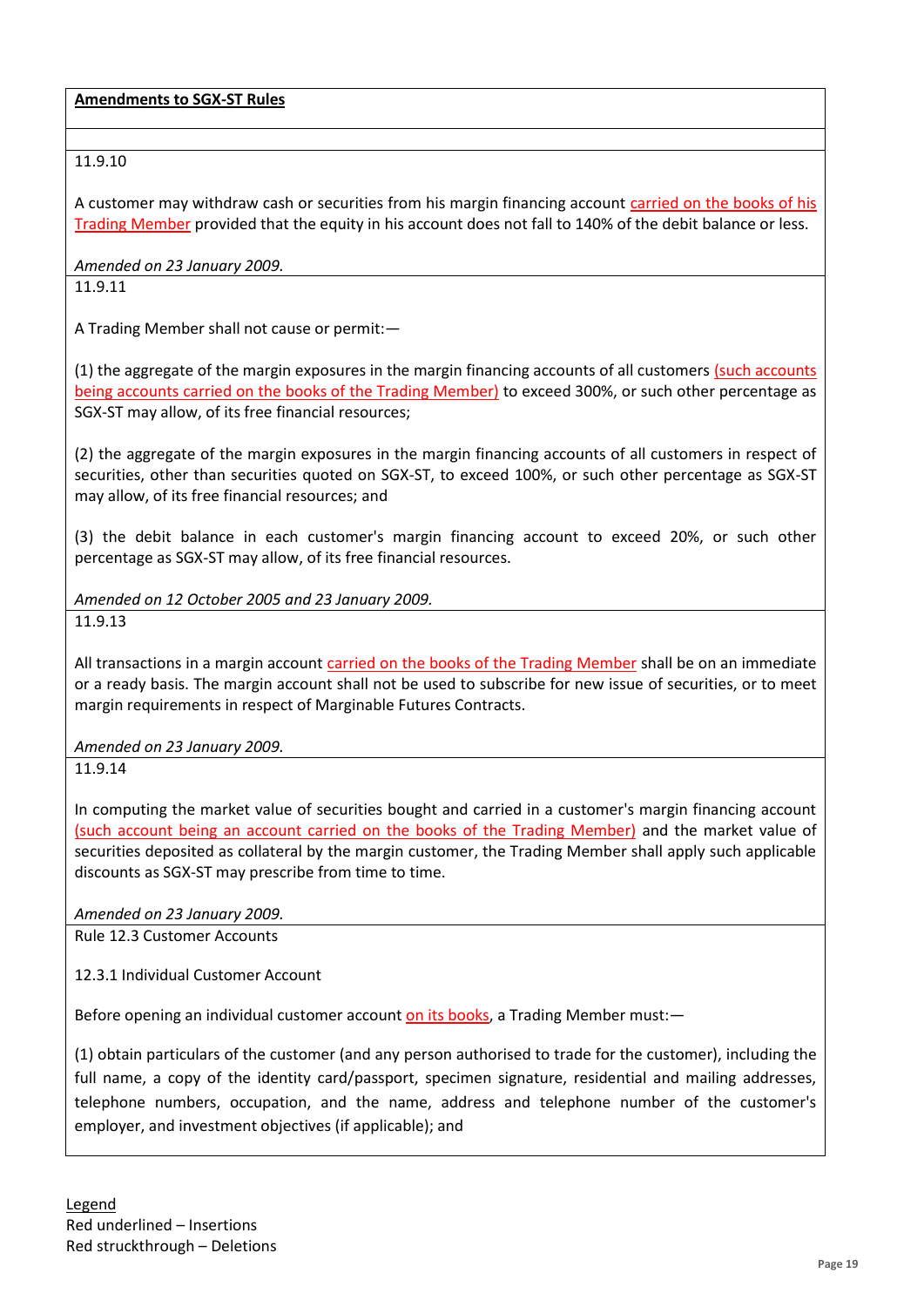(2) take suitable steps to verify the customer's identity and intention if the customer does not open the account in person.

12.3.2 Corporate Customer Account

Before opening a corporate customer account on its books, a Trading Member must:—

(1) obtain particulars of the customer, including the full name, registered and mailing addresses, names and signatures of persons authorised to trade, and investment objectives (if applicable);

(2) obtain a certified true copy of the certificate of incorporation of the customer; and

(3) obtain either:—

(a) a copy of the directors' resolution of the customer approving the opening of a corporate customer trading account with the Trading Member and empowering specific directors and

officers to:—

(i) trade in securities or Futures Contracts for the corporate customer's account; and

(ii) execute all documentation for trading and settlement in the **corporate customer** account;

(b) a power of attorney (in English) certified by a notary public, authorising identified persons to open a corporate customer trading account and trade on behalf of the corporate customer; or

(c) note in writing the basis upon which it believes the corporate customer may open the corporate customer account and engage in transactions and that the persons acting for the corporate customer have been duly authorised to trade on the corporate customer's behalf.

#### 12.3.3 Agency **Customer** Account

For an agency customer account carried on the books of a Trading Member, a the Trading Member must have on file:—

(1) the name of the principal; and

(2) written evidence of the customer's authority to trade for the principal.

#### 12.3.4 Joint Customer Account

(1) A Trading Member may allow customers to open a joint customer trading account carried on its books if:—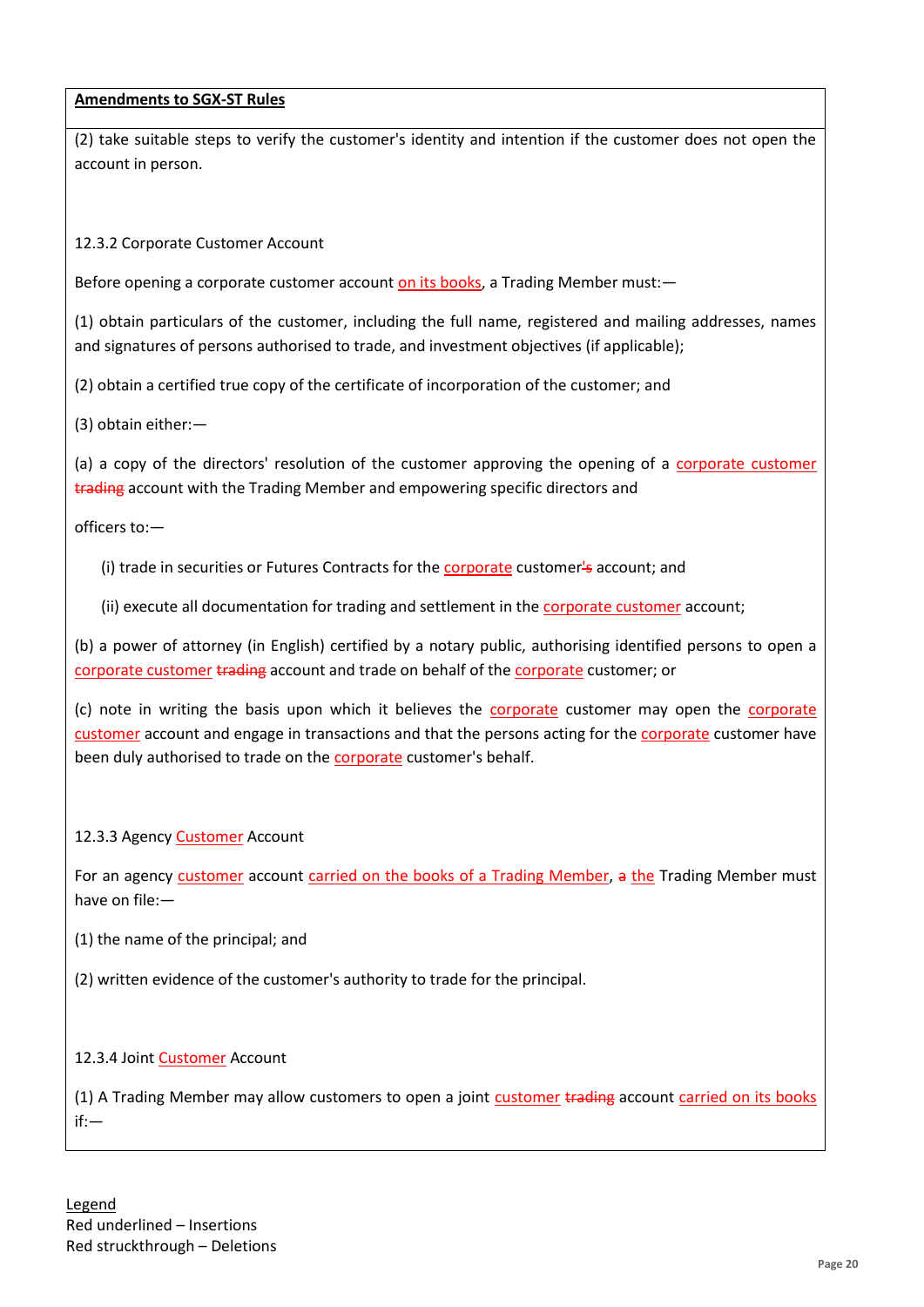(a) a joint securities account is opened with CDP;

(b) each joint customer account holder is at least 18 years old; and

(c) no joint customer account holder is an undischarged bankrupt.

(2) A joint customer account may be operated by not more than 2 individuals customers. However, if it is an estate account, it may be operated by all personal representatives acting on behalf of the estate of the deceased.

(3) A Trading Member must maintain the following information:—

(a) particulars of each joint customer account holder;

(b) the names of persons authorised to give trading orders and settlement instructions and receive scrip from the Trading Member;

(c) the names of persons to whom payments by the Trading Member are to be made; and

(d) details of any customer accounts carried on the books of the Trading Member held in an individual capacity by a joint customer account holder.

(4) A Trading Member must require each joint customer account holder to specify whether the joint customer account holder is jointly, severally, or jointly and severally liable for all debts incurred in a joint customer account.

## 12.3.5 Approval of Customer Accounts

(1) At least 1 senior management staff independent of sales or dealing of a Trading Member, or a senior management staff of a related corporation of that Trading Member charged with the customer account approval function, must approve the opening of a customer account carried on the books of the Trading Member.

(2) The approval must:—

- (a) be given before the execution of the first trade for the customer; and
- (b) be in writing which includes secured electronic record; and
- (c) form part of the permanent records of the Trading Member.
- 12.3.6 Risk Acknowledgement Statement

Unless otherwise permitted by the Securities and Futures Act, a Trading Member must obtain a written acknowledgement from a customer that the customer is aware of the risk associated with holding and trading of securities and Futures Contracts. This Rule does not apply to a customer who is an Accredited Investor or Institutional Investor trading only in securities.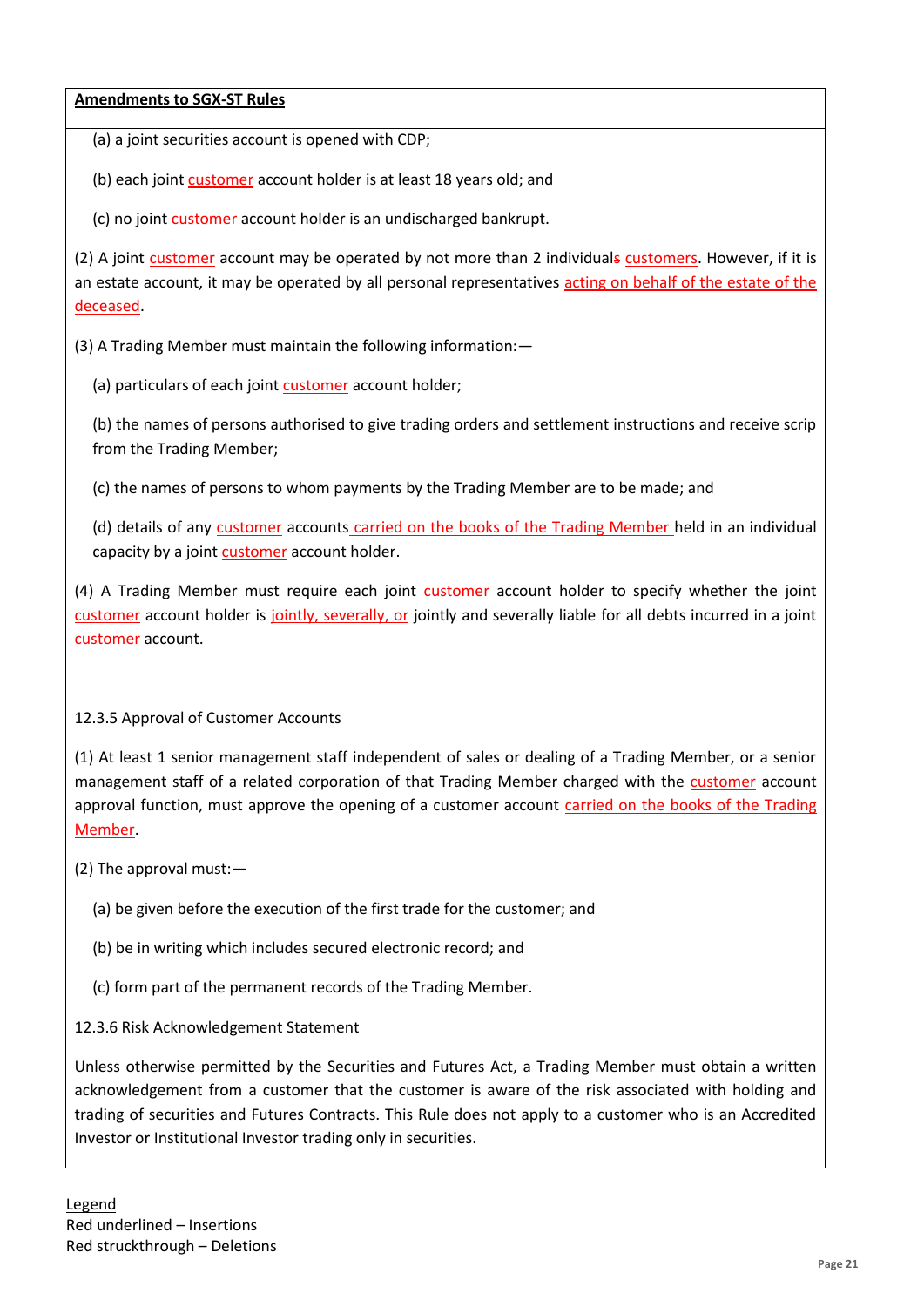12.3.7 Separate Trading Accounts and Account Designation

(1) A Trading Member must maintain separate Trading aAccounts for each customer or each group of joint customers (as the case may be)-person whose account is carried on the books of the Trading Member.

(2) Each Trading Account A customer account must be identified and designated by the full name of the customer(s) whose account is carried on the books of the Trading Member the customer(s) and by an unique Trading Account code, both of which must be reported to SGX-ST before the Trading Account is used to send in any orders.

12.3.8

In this Rule 12.3, a customer account on the books of a Trading Member includes an trading account of a Trading Representative.

#### 12.3.9

The account code used to designate a customer or a proprietary account must be of 7 alphanumeric or numeric characters.

# Rule 12.4 Trading Authority

12.4.1 Before accepting any orders from a third party, a Trading Member must obtain written authorisation from the customer empowering the third party to trade for the customer's account carried on the books of the Trading Member.

#### 12.5 Brokerages and Charges

12.5.1

Unless SGX-ST decides otherwise, the commission rate chargeable for the purchase or sale of securities or Futures Contracts is negotiable.

*Amended on 3 April 2008.*

## 12.5.2

All charges and expenses, including any fees imposed by CDP and/or SGX-ST, stamp duty and Goods and Services Tax and clearing fee, to be borne by the customer (whether included as part of the brokerage or otherwise) must be accurately disclosed to the customer and agreed between the customer and the Trading Member.

#### Rule 12.6.3

In the case of a Trading Member that holds a capital markets services licence:

(1) A contract note must:

Legend Red underlined – Insertions Red struckthrough – Deletions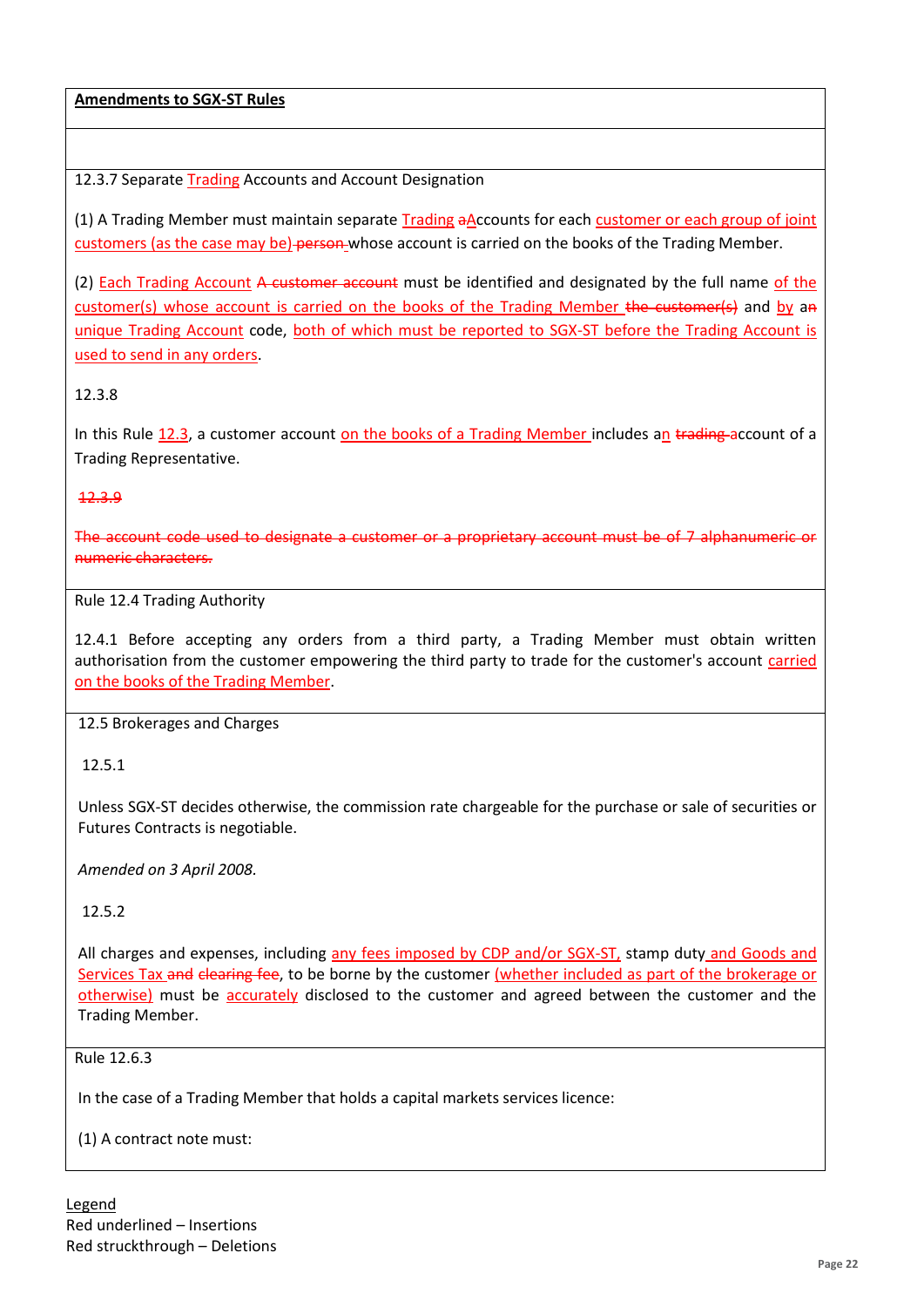(a) be sent by the next market day;

(b) contain the information specified in Regulation  $42(1B)$  of the Securities and Futures (Licensing and Conduct of Business) Regulations; and

(c) show separately, where applicable:

(i) brokerage charged by the Trading Member;

(ii) [deleted];

(iii) stamp duty;

(iv) Goods and Services Tax; and

(v) any other fees charges in addition to the brokerage charged by the Trading Member,; and

(vi) any other fees charged by any other party (including CDP and/or SGX-ST) and borne by the customer in addition to the brokerage charged; and,

unless otherwise prescribed by SGX-ST from time to time,

(2) before issuing contract notes in electronic form, the Trading Member must obtain the customer's prior revocable and informed consent. The Trading Member must retain evidence of the customer's consent. To constitute an informed consent, a customer must be told of the manner of delivery and retrieval of the electronic record and any costs that may be incurred.

12.7 Statement of Account to Customers

## 12.7.1

A Trading Member must send its customer (including a Trading Representative) a statement of account on a regular basis, as may be required under the Securities and Futures Act, or any Regulation made thereunder.

## 12.7.2

A statement of account shall:

(1) in the case of a Trading Member that holds a Capital Markets Services Licence, must be sent on a monthly basis, by the first week of the next month unless there is no change from the last statement, and contain the information specified in Regulation 40(2) of the Securities and Futures (Licensing and Conduct of Business) Regulations and any other information that SGX-ST prescribes. Before issuing statements of account in electronic form, the Trading Member must obtain the customer's prior revocable and informed consent. The Trading Member must retain evidence of the customer's consent. To constitute an informed consent, a customer must be told of the manner of delivery and retrieval of the electronic record and any costs that may be incurred.

(2) in the case of a Trading Member that holds a licence specified Rule 4.1.1(1)(b), comply with such requirements as may be prescribed by the Relevant Regulatory Authority, including requirements relating to a customer's statement of account in electronic form. The Trading Member shall immediately notify SGX-ST on any changes to such requirements. Notwithstanding the foregoing, SGX-ST shall have the discretion to prescribe additional requirements.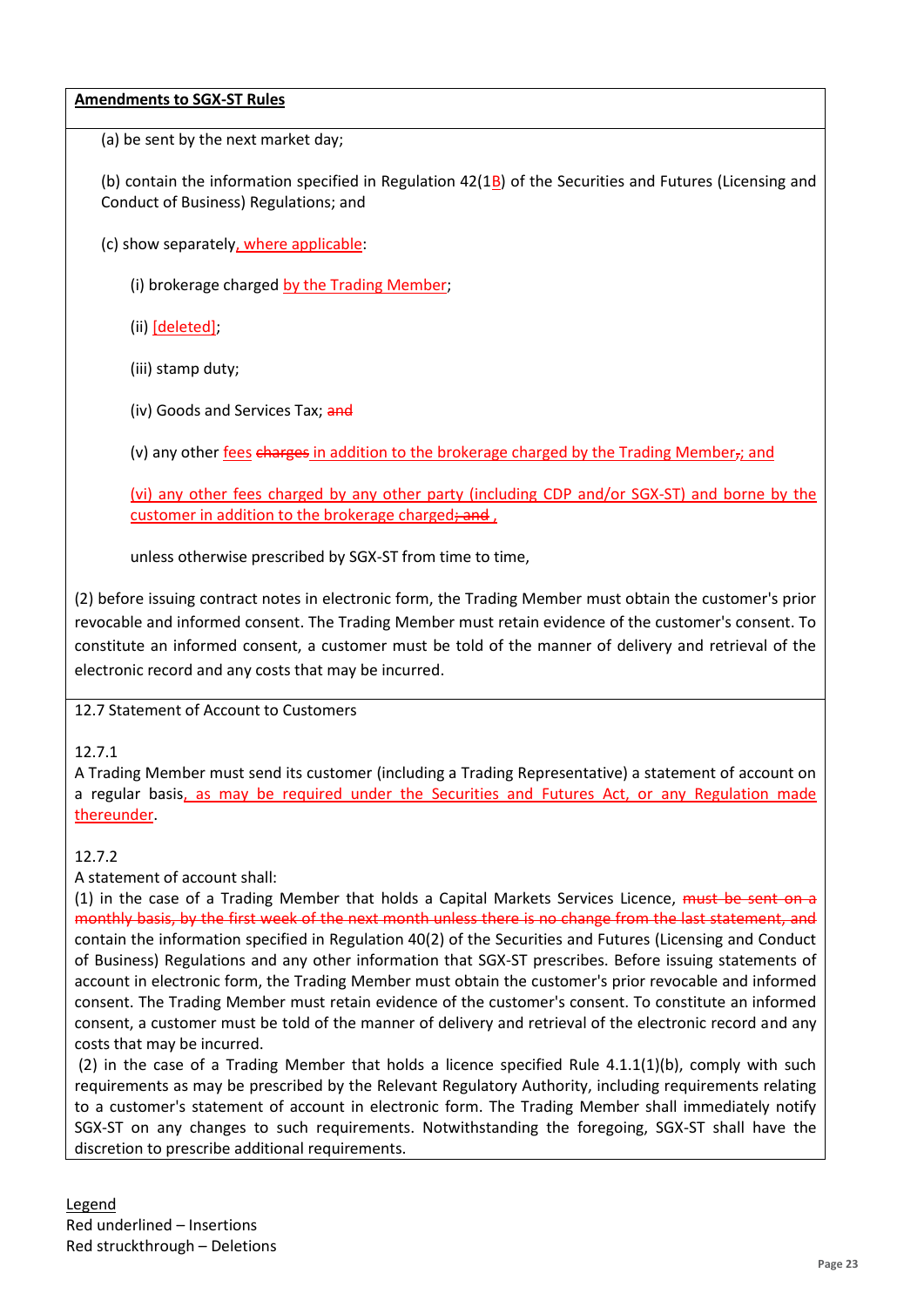## 12.13.1

A Trading Member that holds a capital markets services licence must inform SGX-ST (or any third party to whom SGX-ST has outsourced its operational functions) of the particulars of any customer account carried on the books of the Trading Member that it considers to be a delinquent account. SGX-ST (or the third party) may disseminate such information to all other Trading Members that holds a capital markets services licence.

*Amended on 19 May 2014.*

Rule 12.16 Suspense Account

12.16.1

(1) Subject to Rule 19.7, if a customer's order to purchase securities or trade in Futures Contracts is unlikely to be completed during a Market Day, the purchases (or trades in the case of Marginable Futures Contracts) may be debited to:—

(a) a customer's suspense account; or

(b) a general suspense account,

until completion.

(2) Once the order is completed, the purchases (or trades in the case of Marginable Futures Contracts) must be booked to the customer's account.

(3) Orders must not be warehoused in the suspense account for more than 2 Market Days, unless under exceptional circumstances. In such cases, the Trading Member must document the reasons for the extension of time.

#### 12.16.2

A customer's suspense account must be used only for that customer's trades. However, a Trading Member may execute trades in a customer's suspense account and subsequently book the trades to another customer's account if:—

(1) it has obtained the prior written consent of:—

(a) the customer whose suspense account is being used; and

(b) the customer to whom the trade is booked; and

(2) it receives the booking instruction only after the trades have been executed in the customer's suspense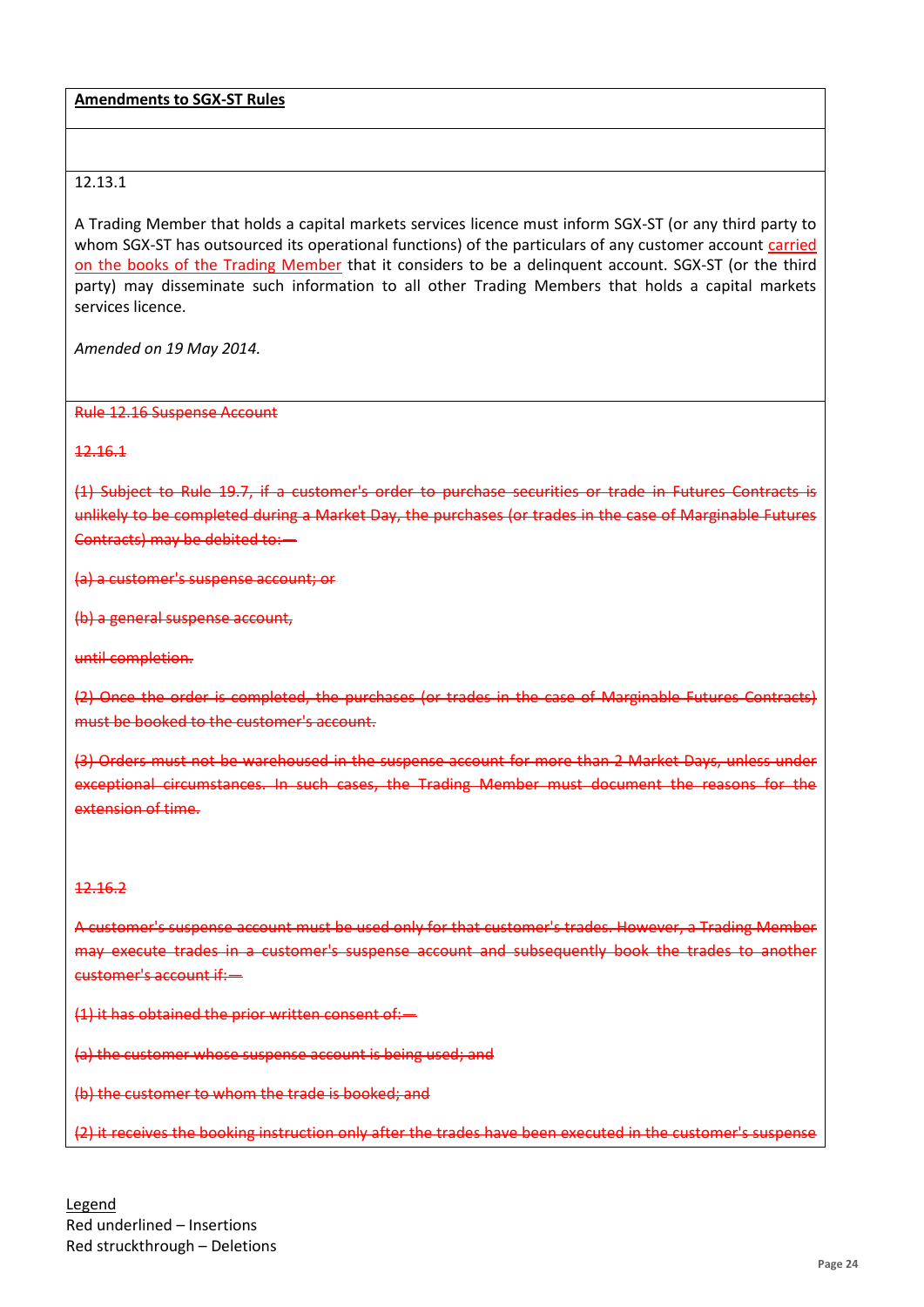account referred to in Rule 12.16.2(1)(a).

#### 12.16.3

A general suspense account may be used to hold purchases or sales for different customers, if the Trading Member has procedures to ensure fair allocation to the customers.

#### 12.16.4

A suspense account must not be used for error trades or proprietary trades.

# 12.17.1

A Trading Member must require a Director, Officer, Dealer and employee to obtain the prior written approval of a senior management staff independent of sales or dealing of a Trading Member, or a senior management staff of a related corporation of that Trading Member charged with the approval function, for each trade in his or her personal account or an account over which he or she has control or influence (other than a customer's Discretionary Account) (such account(s) being an account carried on the books of the Trading Member).

*Refer to Practice Note 12.17.1.* 

*Amended on 3 April 2008.*

Rule 12.23 Application of Chapter 12

## 12.23.1

The following Rules shall not apply to a Trading Member that holds a licence specified in Rule 4.1.1 (1)(b).

| Rule                                               | Heading                   |
|----------------------------------------------------|---------------------------|
| 12.3.1,<br>12.3.2,<br>12.3.3,<br>12.3.4,<br>12.3.5 | <b>Customer Accounts</b>  |
| 12.3A                                              | <b>Customer Education</b> |
| 12.4                                               | <b>Trading Authority</b>  |
| 12.8.2,                                            | Amendment of Contract     |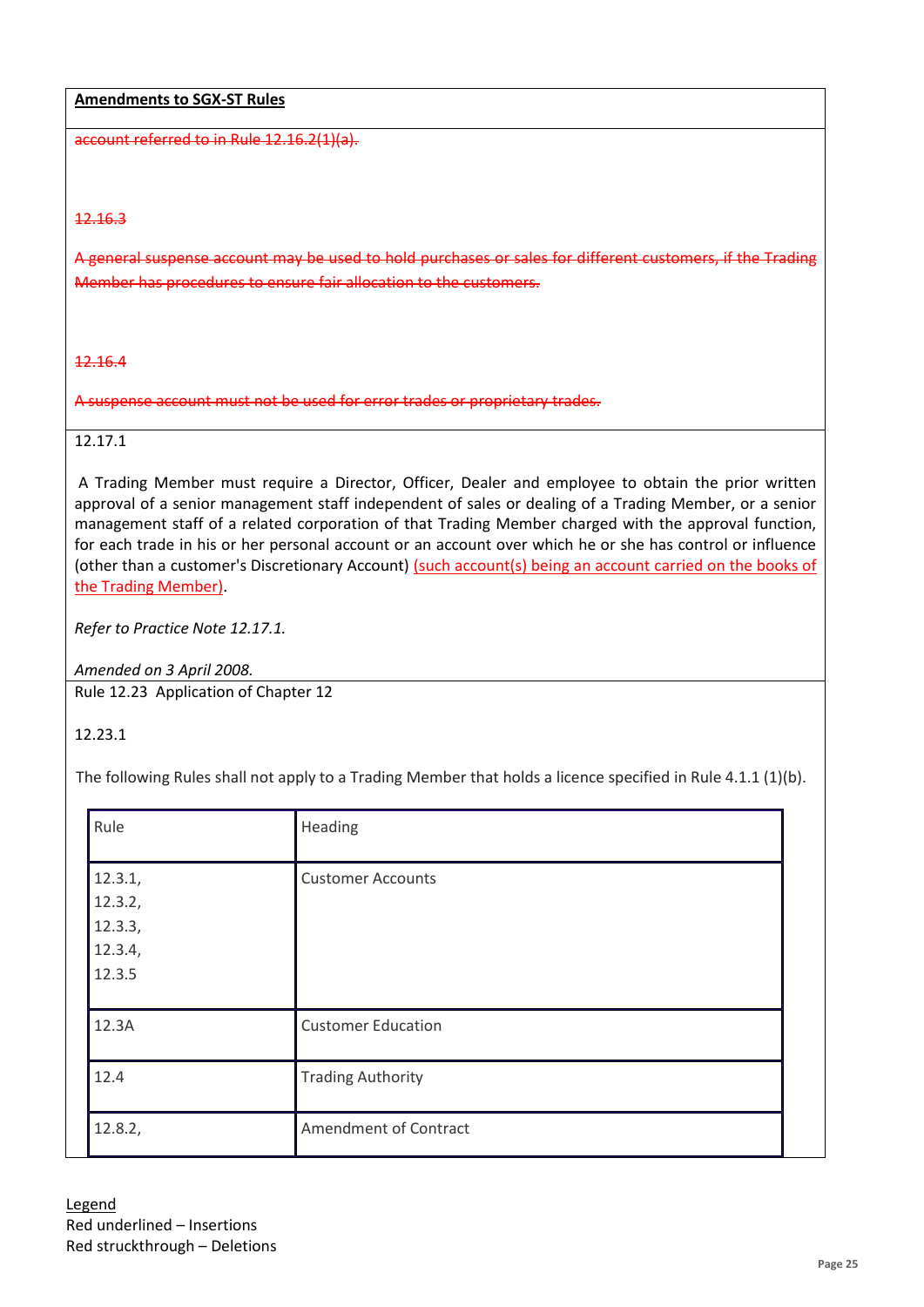| <b>Amendments to SGX-ST Rules</b> |                                          |  |  |
|-----------------------------------|------------------------------------------|--|--|
| 12.8.3                            |                                          |  |  |
| 12.9                              | <b>Communications with Third Parties</b> |  |  |
| 12.10                             | <b>Payment to Customers</b>              |  |  |
| 12.15                             | <b>Stock Account</b>                     |  |  |
| 12.16                             | <del>Suspense Account</del>              |  |  |
| 12.17                             | Trading by Employees and Agents          |  |  |

Chapter 12A – Position Accounts

12A.1 Definitions

12A.1.1 In this Chapter 12A:-

"Authorized Trading Member" means a Trading Member who has been duly authorized under Rule 5A.4 of the Clearing Rules by its qualifying Clearing Member to open and maintain Position Accounts or to open, maintain and allocate positions to Position Accounts, as the case may be.

"Authorized Account" means the Position Account (of the Authorized Trading Member or of the Authorized Trading Member's customer) that an Authorized Trading Member is authorized by its qualifying Clearing Member to open and maintain or to open, maintain and allocate positions to, under Rule 5A.4 of the Clearing Rules.

"TPC Trading Member" means a Trading Member who is qualified by a third-party Clearing Member and includes, unless otherwise specified, an Authorized Trading Member.

12A.2 Position Account Rules apply to Authorized Trading Member

12A.2.1 Where an Authorized Trading Member is authorized by a Clearing Member to open and maintain Authorized Accounts under Rule 5A.4.1(a) of the Clearing Rules, Rules 5A.1 and 5A.2 of the Clearing Rules shall, with the necessary modifications, apply to the Authorized Trading Member in respect of each Authorized Account, as those provisions apply to the Clearing Member.

12A.2.2 Where an Authorized Trading Member is authorized by a Clearing member to open, maintain and allocate positions to the Authorized Accounts under Rule 5A.4.1(b) of the Clearing Rules, Rules 5A.1, 5A.2, 5A.3 and 5A.6 of the Clearing Rules shall, with the necessary modifications, apply to the Authorized Trading Member in respect of each of its Authorized Account, as those provision apply to the Clearing Member.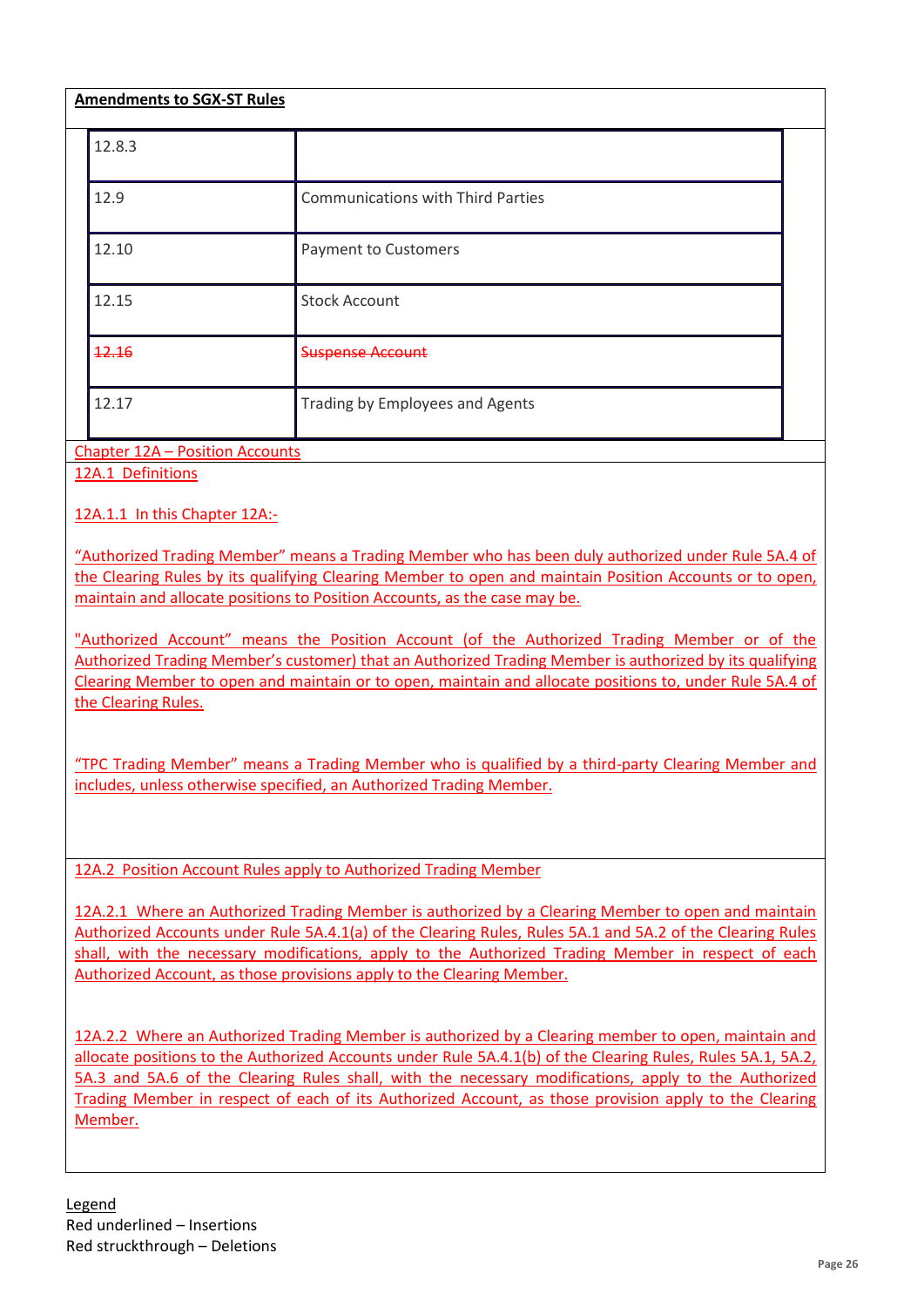12A.3 Position Accounts carrying positions for more than one beneficial owner

12A.3.1

Subject to Rule 12A.3.2., an Authorized Trading Member shall identify, or ensure that such information is made available, to SGX-ST any underlying beneficial owner and/or any controlling party of any Authorized Account. This shall be provided upon request by SGX-ST within such time as SGX-ST may require.

12A.3.2 If the Authorized Account holder does not want the identity of any underlying beneficial owner and/or any controlling party of such account to be disclosed to its Trading Member, the Authorized Account holder may apply to the SGX-ST, through its Trading Member, to provide such information as SGX-ST may require directly to SGX-ST.

12A.4 Allocation of Trades to Position Accounts

12A.4.1 Each TPC Trading Member shall instruct its qualifying Clearing Member to allocate the position of each trade executed by the Trading Member to the Trading Member's Position Account or, where the position is of a trade executed for a customer, in accordance with that customer's instructions, as soon as practicable, and in any event no later than such time as may be required for timely and orderly settlement of such trade into the intended Securities Account.

*Refer to Practice Note 12A.4.1, 12A.5.2.*

12A.4.2 A customer's Position Account must only be used for that customer's positions. However, a TPC Trading Member may instruct its qualifying Clearing Member to sub-allocate a position carried in a Position Account (the "originating Position Account") to another Position Account (the "destination Position Account"), provided that:

(a)(i) such sub-allocation is in accordance with the instructions of both the account holders of the originating Position Account and destination Position Account (or person(s) authorized to instruct on their behalf); and (ii) the TPC Trading Member receives the booking instruction only after the position has been allocated to the originating Position Account; or

(b) such sub-allocation is made to remedy an error.

12A.4.3 This Rule 12A.4 shall not apply to an Authorized Trading Member who is authorized to allocate trades to the Authorized Accounts under Rule 5A.4.1(b) of the Clearing Rules.

12A.5 Holding trades for different customers in a Position Account and warehousing of trades

12A.5.1 A Position Account in the name of the Trading Member may be used to hold positions of trades for different customers, provided that the Trading Member has procedures to ensure fair allocation to the customers.

12A.5.2 If a customer's order is unlikely to be completed during a Market Day, the Trading Member may warehouse the customer's trades until the order is completed. The Trading Member must ensure that no customer's trade is warehoused for more than 2 Market Days, unless under exceptional circumstances. In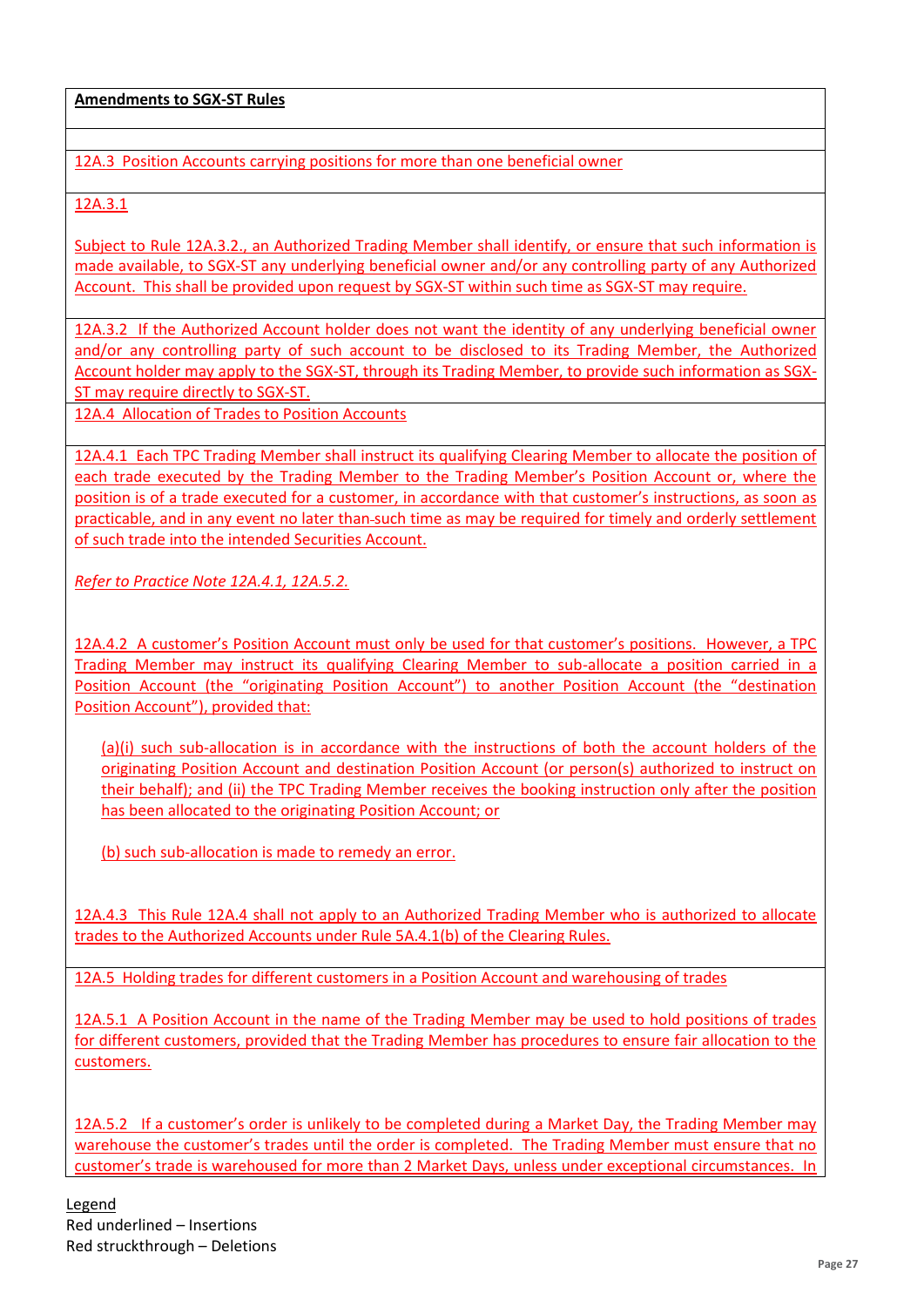such cases, the Trading Member must document the reasons for the extension of time.

*Refer to Practice Note 12A.4.1, 12A.5.2.*

13.5.1

A Trading Member or its Trading Representative must not:—

(1) accept a share in the profits of a customer's account carried on the books of the Trading Member or have any arrangement with a customer to share in the profits of the customer's that account;

(2) have any arrangement with a third party to allocate profits or losses to a customer's account carried on the books of the Trading Member; or

(3) lead a customer to believe that the customer will not suffer loss as a result of opening an account or dealings.

19.7 Suspense Accounts and Accounts with More than One Beneficial Owner

19.7.1

Unless otherwise permitted by SGX-ST, a Trading Member must not:

(a) use such suspense accounts as described in Rule 12.16 to trade in Marginable Futures Contracts; and (b) other than joint accounts, allow any account that has more than one beneficial owner to trade in Marginable Futures Contracts.

*Refer to Practice Note 19.7.1.*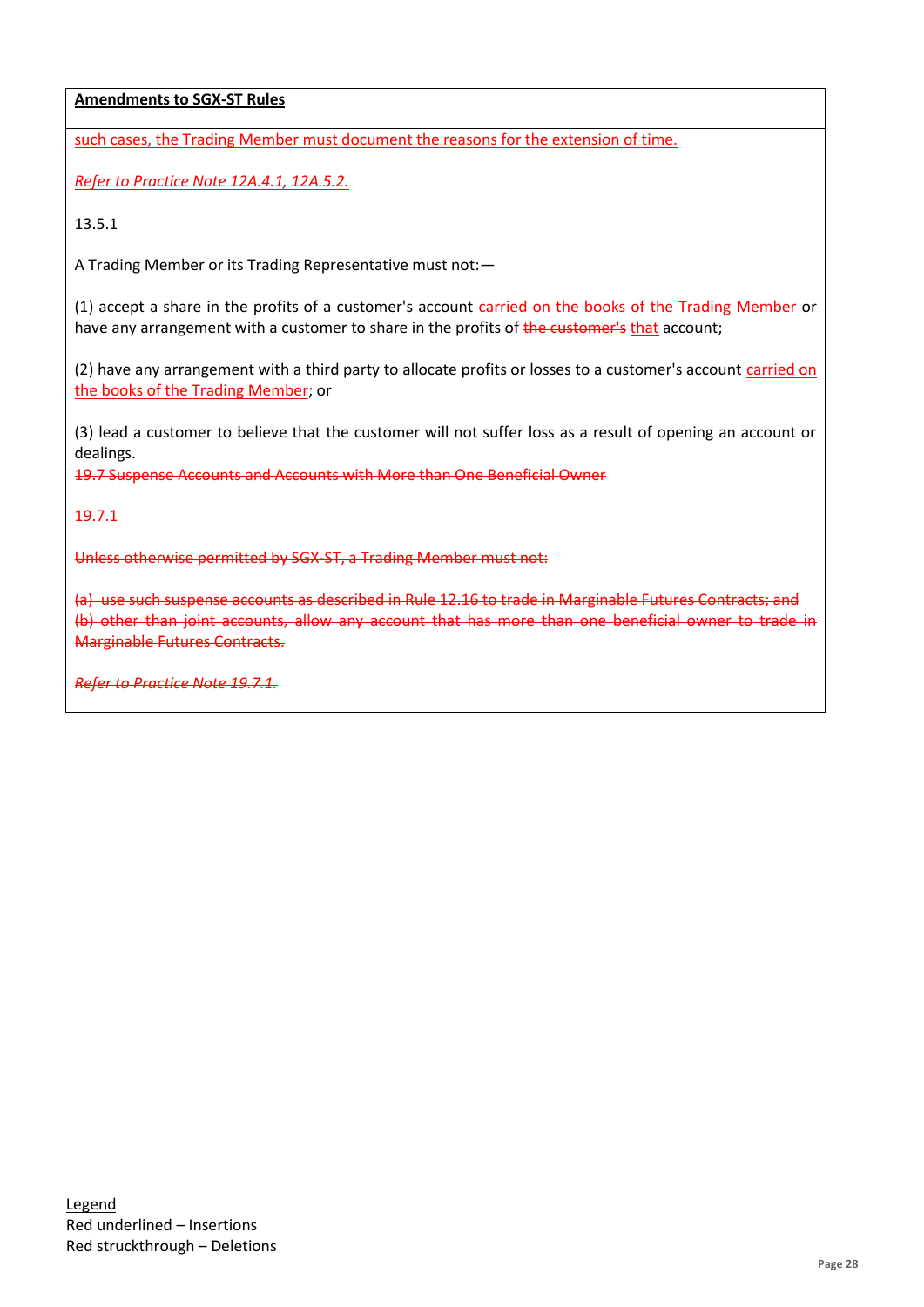|                                                                                                                                                                                                                                                                               | <b>Amendments to Directives in the SGX-ST Rules</b>                                                                                        |  |  |
|-------------------------------------------------------------------------------------------------------------------------------------------------------------------------------------------------------------------------------------------------------------------------------|--------------------------------------------------------------------------------------------------------------------------------------------|--|--|
| Directive No. 4 - Audit Trails and Records                                                                                                                                                                                                                                    |                                                                                                                                            |  |  |
|                                                                                                                                                                                                                                                                               | 3.2 For a complete audit trail of transactions, a Trading Member must ensure that the following records<br>are captured, where applicable: |  |  |
|                                                                                                                                                                                                                                                                               | Record of all Fields Relating To Order Entry                                                                                               |  |  |
| 1.                                                                                                                                                                                                                                                                            | <b>SGXAccess Connection ID</b>                                                                                                             |  |  |
| 2.                                                                                                                                                                                                                                                                            | Trader ID and name                                                                                                                         |  |  |
| 3.                                                                                                                                                                                                                                                                            | Client ID and name - from customer account carried on the books of the Trading Member                                                      |  |  |
| <u>3A.</u>                                                                                                                                                                                                                                                                    | <b>Trading Account code</b>                                                                                                                |  |  |
| <u>3B.</u>                                                                                                                                                                                                                                                                    | <b>Position Account code</b>                                                                                                               |  |  |
| 4.                                                                                                                                                                                                                                                                            | User ID and name - used to log into Trading Member's systems                                                                               |  |  |
| 5.                                                                                                                                                                                                                                                                            | Order ID - assigned by the Trading System                                                                                                  |  |  |
| 6.                                                                                                                                                                                                                                                                            | Order type - eg good-till-cancelled order, all-or-none order, etc                                                                          |  |  |
|                                                                                                                                                                                                                                                                               |                                                                                                                                            |  |  |
| Directive No. 7 - Computation of Net Liquid Capital for Trading Members that Hold a Licence Specified in<br>Rule 4.1.1(1)(b)                                                                                                                                                  |                                                                                                                                            |  |  |
| 5 Deficits in clients' accounts means -                                                                                                                                                                                                                                       |                                                                                                                                            |  |  |
|                                                                                                                                                                                                                                                                               |                                                                                                                                            |  |  |
| v. In relation to each client's margin account carried on the books of the Trading Member, the amount of<br>margin deficiency determined in accordance with the maintenance margin requirement provided in the<br>Trading Member's agreement with the client; and<br>$\cdots$ |                                                                                                                                            |  |  |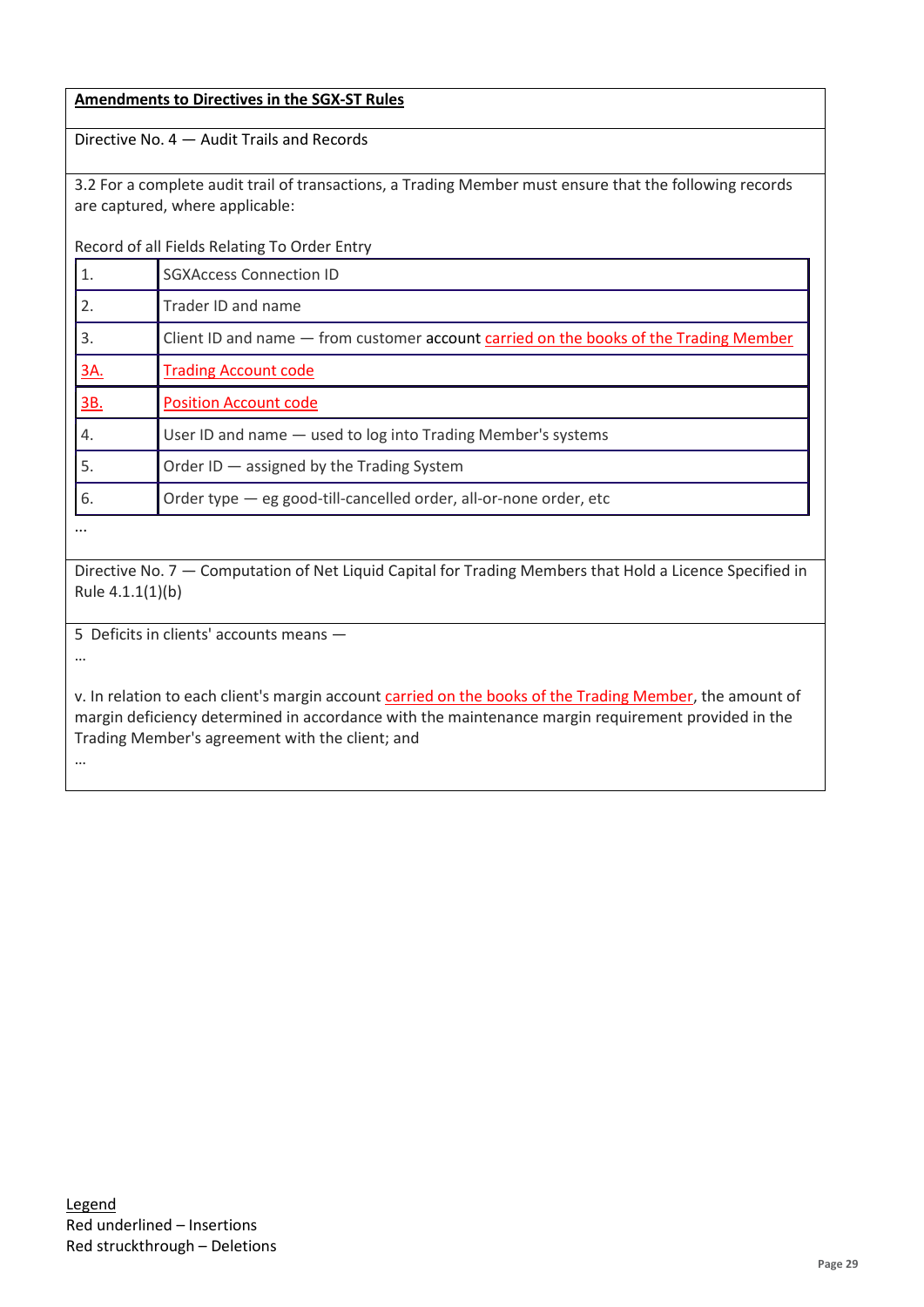# **Amendments to Practice Notes to the SGX-ST Rules**

Practice Note 4.6.7A(1)(b) — Pre-Execution Checks

2.1 Rule 4.6.7A(1)(b) requires Trading Members to ensure that automated pre-execution risk management control checks are conducted on all orders, including credit control checks on all customer orders. The purpose of this is to prevent overtrading. The parameters of such pre-execution checks and filters may include but are not limited to:—

(a) dollar limit to control the gross buy and sell value and/or net buy/sell value. This limit may be applied to an individual customer, a Trading Representative, a group of related accounts or a proprietary account carried on the books of the Trading Member;

Practice Note 4.6.21; 12.1.1; 12.3.6; 12.6.4; 12.7.2; 12.10A.2: Operational Requirements for Trading Members Who Do Not Conduct Business in Singapore

2.2. Contract note Pursuant to Rule 12.6 the Trading Member referred to in paragraph 1.1 should issue to its customer a contract note which should contain the following information:

a. name of the customer;

…

…

b. date on which the purchase or sale of securities or Futures Contracts is entered into;

c. the price, amount and description of the securities or Futures Contracts; and

d. settlement amounts.;

e. fees charged by the Trading Member; and

f. fees charged by any other party(ies) and borne by the customer in addition to the fees charged by the Trading Member.

In addition, the contract note should be sent to the customer within a reasonable period from the execution of the trade.

2.3. Statement of account Pursuant to Rule 12.7, the Trading Member referred to in paragraph 1.1 should send to its customer a statement of account which should should contain the following information:

… d. any charges and credits to the customer's account carried on the books of the Trading Member.

Practice Note 12.3.1, 12.3.2 —Customer Account

2.6 All the documents obtained under paragraph 2.4(b) should form part of the permanent records of the Trading Members. If the customer's account carried on the books of the Trading Member is closed, the documents should be kept for at least the minimum period required by law.

Practice Note 12.3.1, 12.3.4 — Additional Safeguards for Trading by Young Investors

2.2 When a Young Investor opens an securities trading account carried on the books of the Trading Member, the Trading Member should undertake the following procedures, in addition to their own account opening procedures, and give appropriate emphasis to the following:— …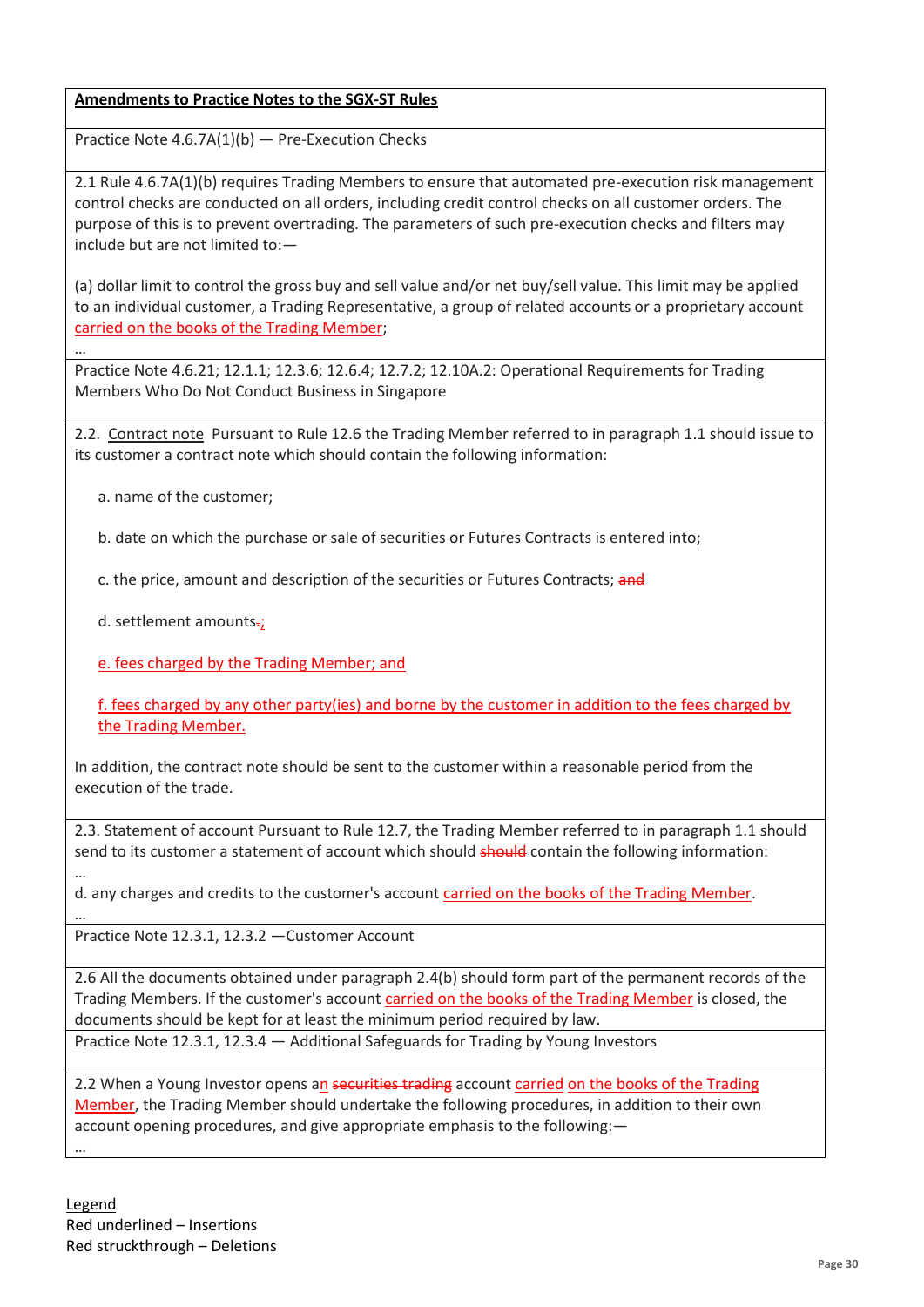# **Amendments to Practice Notes to the SGX-ST Rules**

# **Practice Note 12.6.1 – Contract Notes**

| ssue Date.           | <b>Cross Reference</b> | <b>Enquiries</b>                          |
|----------------------|------------------------|-------------------------------------------|
| Added on 1 July 2016 | Rule 12.6.1            | <b>Please contact Member Supervision:</b> |
|                      |                        | Facsimile No: 6538 8273                   |

## **1. Introduction**

- 1.1. Rule 12.6.1 requires a Trading Member to send its customer a contract note for the purchase or sale of securities or Futures Contracts.
- 1.2. This Practice Note provides guidance on:
	- 1.2.1. other Rules which are of relevance to the requirement to send contract notes to customers; and
	- 1.2.2. the internal controls that Trading Members should have with respect to operational processes for sending contract notes to customers.

## **2. Other Relevant Rules**

#### 2.1. Rule 12.6.1 should be read together with the following Rules:

- 2.1.1. Rule 12.9.1 requires a Trading Member to communicate directly with its customers in respect of statements, contract notes, or all other information, whether in writing or electronically, unless the customer has authorised otherwise in writing;
- 2.1.2. Rule 12.9.2 requires that a Trading Member must not allow any person other than the customer to collect any cash, share certificates, contract notes, credit or debit notes, cheques or statements, unless the customer has authorised that person in writing; and
- 2.1.3. Rule 12.14.1 requires a Trading Member to have processes in place to minimise and manage any conflicts of interest, including but not limited to separating its front office and back office functions to prevent any conflict of interests.

## **3. Internal Controls with Respect to Contract Notes**

- 3.1. Trading Members should have appropriate internal controls in place to ensure that no contract note is omitted or suppressed. Basic controls that Trading Members should have in place include the following:
	- 3.1.1. proper controls to maintain the accuracy of customers' contact information;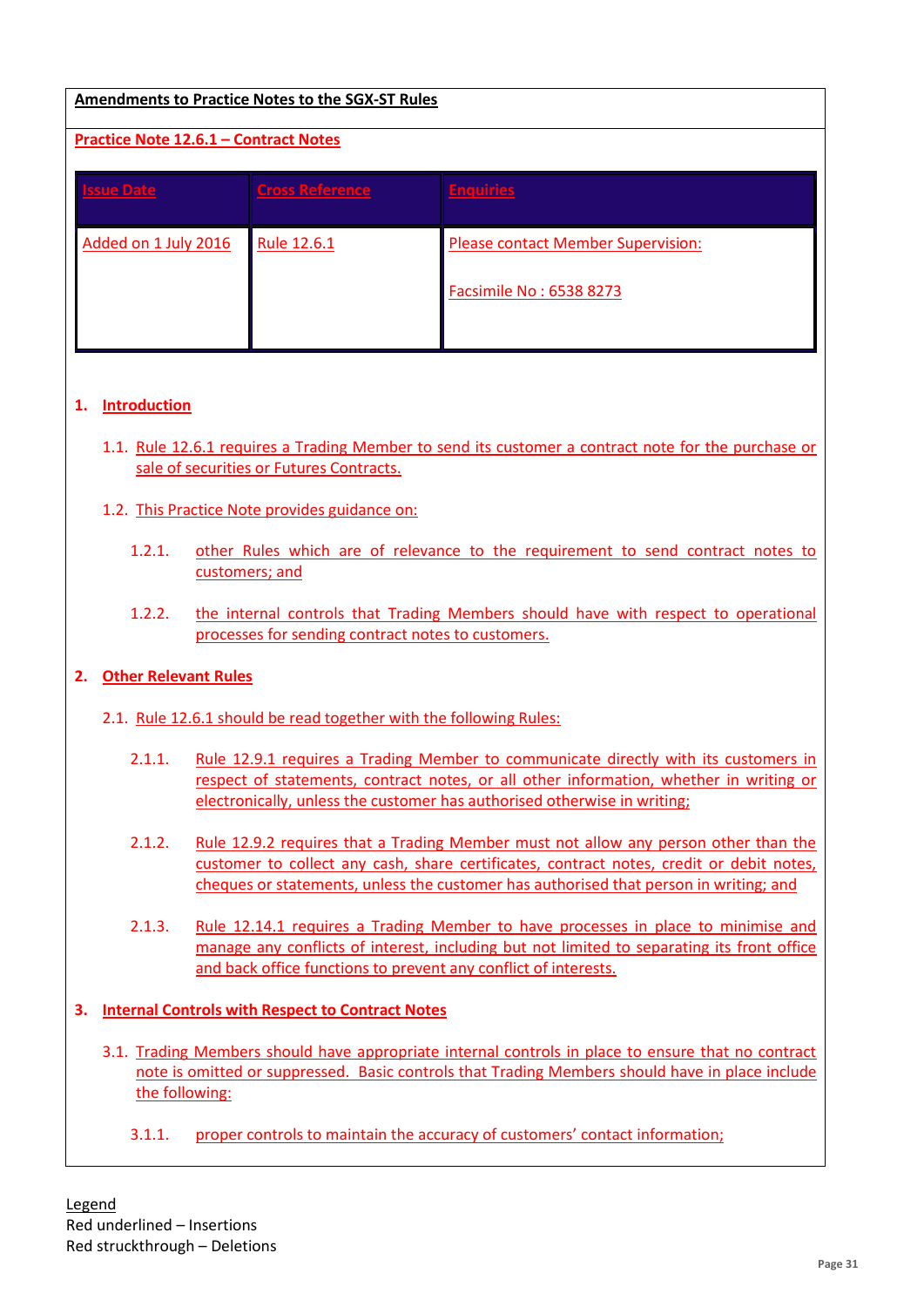| <b>Amendments to Practice Notes to the SGX-ST Rules</b>      |                                                                                                                                                                |                         |                                          |
|--------------------------------------------------------------|----------------------------------------------------------------------------------------------------------------------------------------------------------------|-------------------------|------------------------------------------|
| 3.1.2.                                                       | robust controls over the generation and dissemination of contract notes;                                                                                       |                         |                                          |
| 3.1.3.                                                       | proper segregation between the personnel responsible for trade execution and the<br>personnel responsible for generating and disseminating contract notes; and |                         |                                          |
| 3.1.4.                                                       | ensuring that appropriate channels are available for customers to enquire about or verify<br>transactions reflected in their contract notes.                   |                         |                                          |
| Practice Note 12A.4.1, 12A.5.2 - Position Account Allocation |                                                                                                                                                                |                         |                                          |
| <b>Issue Date</b>                                            |                                                                                                                                                                | <b>Cross Reference</b>  | <b>Enquiries</b>                         |
| Added on 1 July 2016                                         |                                                                                                                                                                | Rules 12A.4.1, 12A.5.2. | <b>Please contact Member Supervision</b> |
|                                                              |                                                                                                                                                                |                         | Facsimile No: 6538 8273                  |

1. Rule 12A.4.1 requires each TPC Trading Member to instruct its qualifying Clearing Member to allocate the position of each trade executed by the Trading Member to the Trading member's Position Account or, where the position is of a trade executed for a customer, in accordance with that customer's instructions, as soon as practicable, and in any event no later than such time as may be required for timely and orderly settlement of the relevant trade into the intended Securities Account. This Practice Note provides guidance on the timelines within which such allocation is to be completed by in various circumstances.

2. With the exception of warehoused trades, each Trading Member shall instruct its qualifying Clearing Member to allocate the position of each trade cleared by the Clearing Member for the Trading Member to a specified Position Account immediately upon the trade being cleared, or at the latest by the end of the next Market Day immediately following the trade date. If there is a delay, the Trading Member shall ensure that there are valid reasons to explain the delay. An example of a valid reason for delay is when an overseas customer has failed to provide the necessary allocation instructions in time for the Trading Member to instruct its qualifying Clearing Member to allocate the position by the end of the next Market Day immediately following the trade date, due to time zone differences.

3. For warehoused trades under Rule 12A.5.2, each Trading Member must ensure that no customer's trade is warehoused for more than 2 Market Days, unless under exceptional circumstances. The Trading Member shall instruct its qualifying Clearing Member to allocate the position of each trade to a specified Position Account immediately after the order is completed, or at the latest by the end of the Market Day on which the order is completed. If there is a delay, the Trading Member shall ensure that there are valid reasons to explain the delay. An example of a valid reason for delay is when an overseas customer has failed to provide the necessary allocation instructions in time for the Trading Member to instruct its qualifying Clearing Member to allocate the position by the end of the Market Day on which the order is completed, due to time zone differences.

Practice Note 13.4.1 — Customer Orders — Precedence